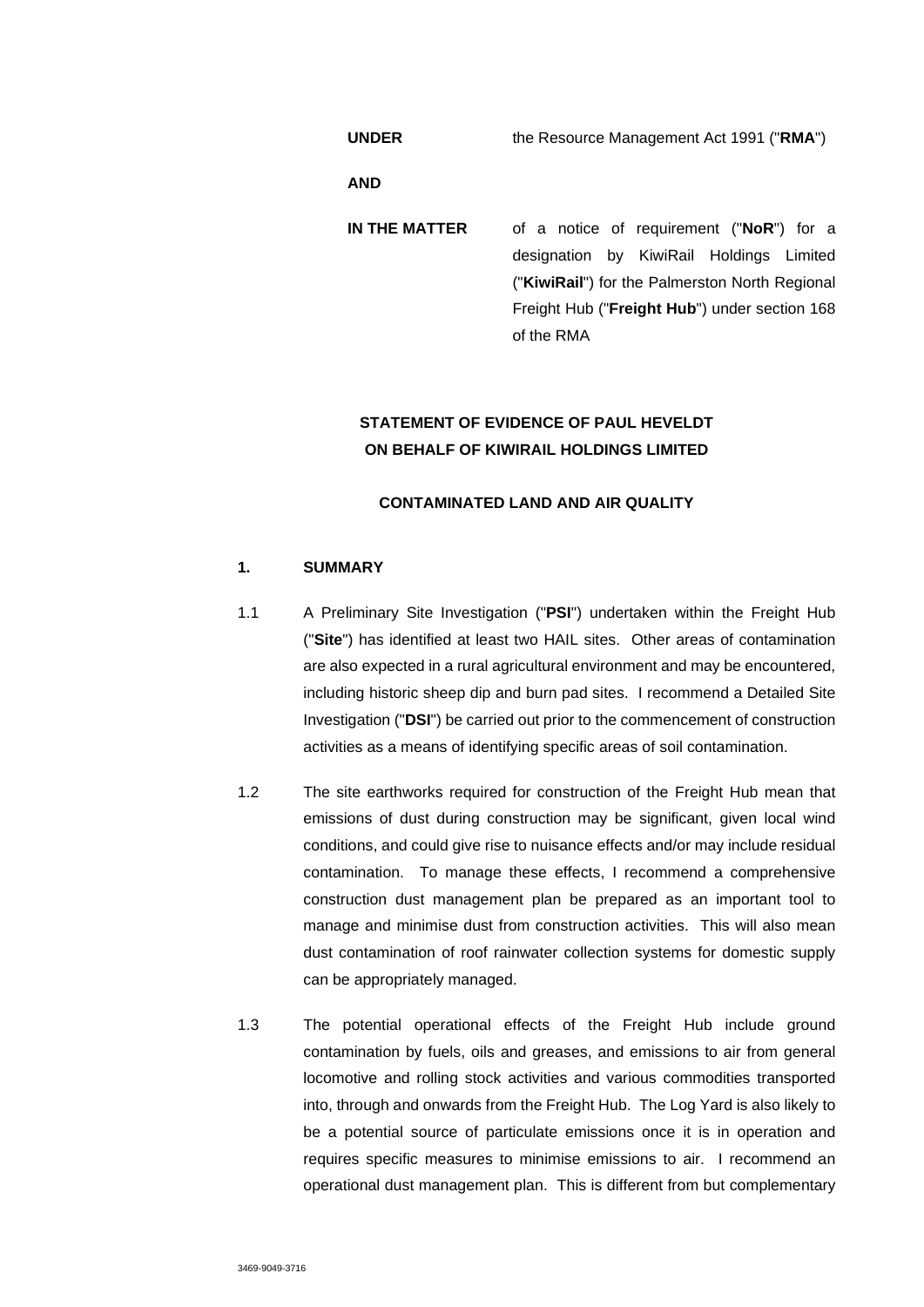to the construction dust management plan that is also proposed. Specific compliance requirements for the on-site storage and use of hazardous substances at the Site have also been identified and recommended.

1.4 Overall, I am confident that any adverse effects relating to air quality or contamination can be appropriately and reasonably managed, subject to the conditions recommended in Ms Bell's evidence.

## **2. INTRODUCTION**

- 2.1 My full name is Paul Frederick Heveldt. I have the position of National Environmental Science Specialist at Stantec New Zealand.
- 2.2 I hold the qualifications of Bachelor of Science (Hons) and PhD, each in Chemistry and obtained at the University of Canterbury. I was a Teaching Fellow in Chemistry at the University of Canterbury from 1972 to 1974 and a Post-Doctoral Research Fellow at the University of Cambridge, UK from 1975 to 1977.
- 2.3 I am a member of Responsible Care New Zealand (formerly the New Zealand Chemical Industry Council).

#### **Experience**

- 2.4 I have been an environmental scientist at Stantec (formerly MWH New Zealand Ltd) for the past 27 years and have had a professional career in the discipline of environmental consulting dating back to 1978. Over that period, I have specialised in air quality and odour assessments, contaminated land, environmental audits and assessments, hazardous substances management and the environmental management of large multi-disciplinary projects in New Zealand and other locations around the world.
- 2.5 Some examples of recent projects include:
	- (a) the remediation of extreme arsenic contamination at the Prohibition gold processing site at Waiuta, West Coast;
	- (b) Detailed Site Investigations at various Christchurch locations that suffered significant earthquake damage and loss of containment of hazardous substances that resulted in soil contamination;
	- (c) the assessment and mitigation of discharges of odour to air from various wastewater treatment plants ("**WWTP**") in New Zealand, eg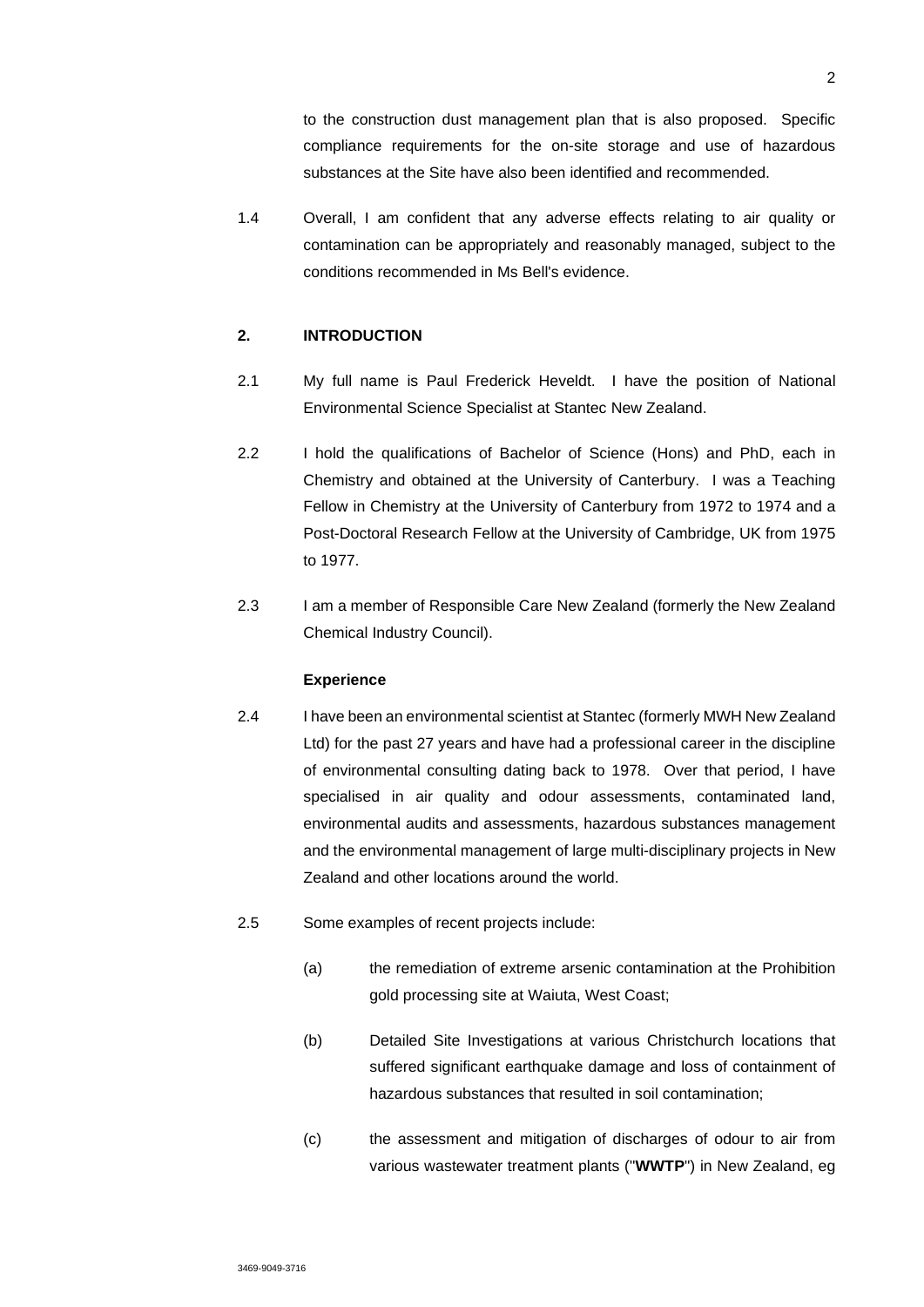at Carey's Gully (Wellington), Bell Island (Nelson), Rotorua, Mangere, Gisborne, Wainuiomata, Pukete (Hamilton), Tahuna (Dunedin), Moa Point (Wellington), Ruakaka, Greymouth, Feilding and Porirua WWTPs; and

(d) soil contamination assessments for a wide variety of water and wastewater pipes renewal projects throughout New Zealand.

### **Involvement in the Freight Hub**

- 2.6 I was engaged by KiwiRail as part of the Stantec project team to provide technical overview and specialist advice in the areas of contaminated land, air quality and dust issues, and the storage and management of hazardous substances at the Freight Hub.
- 2.7 The Preliminary Site Investigation report that was included within the Assessment of Environmental Effects for the Freight Hub was conducted under my supervision and with my review. I also provided input to KiwiRail's section 92 response on 15 February 2021 ("**First Section 92 Response**"). This included matters relating to:
	- (a) the potential for dust generation during operational activities at the Freight Hub and the need for an operational dust management plan to manage these potential effects;
	- (b) matters of layout, site design and related mitigation measures to prevent contamination of the receiving environment from operational activities;
	- (c) the potential effects on amenity and public health of contaminated dust from rail operations, particularly dust falling on roofs that collect rainwater; and
	- (d) the risks posed by bulk storage of hazardous substances, particularly diesel and possibly petrol at the Freight Hub.
- 2.8 I also provided input to KiwiRail's section 92 response on 24 May 2021 ("**Second Section 92 Response**"). This included matters relating to potential air quality effects from construction and operation of the Freight Hub.

### **Code of conduct**

2.9 I confirm that I have read the Code of Conduct for Expert Witnesses contained in the Environment Court Practice Note 2014 and that I agree to comply with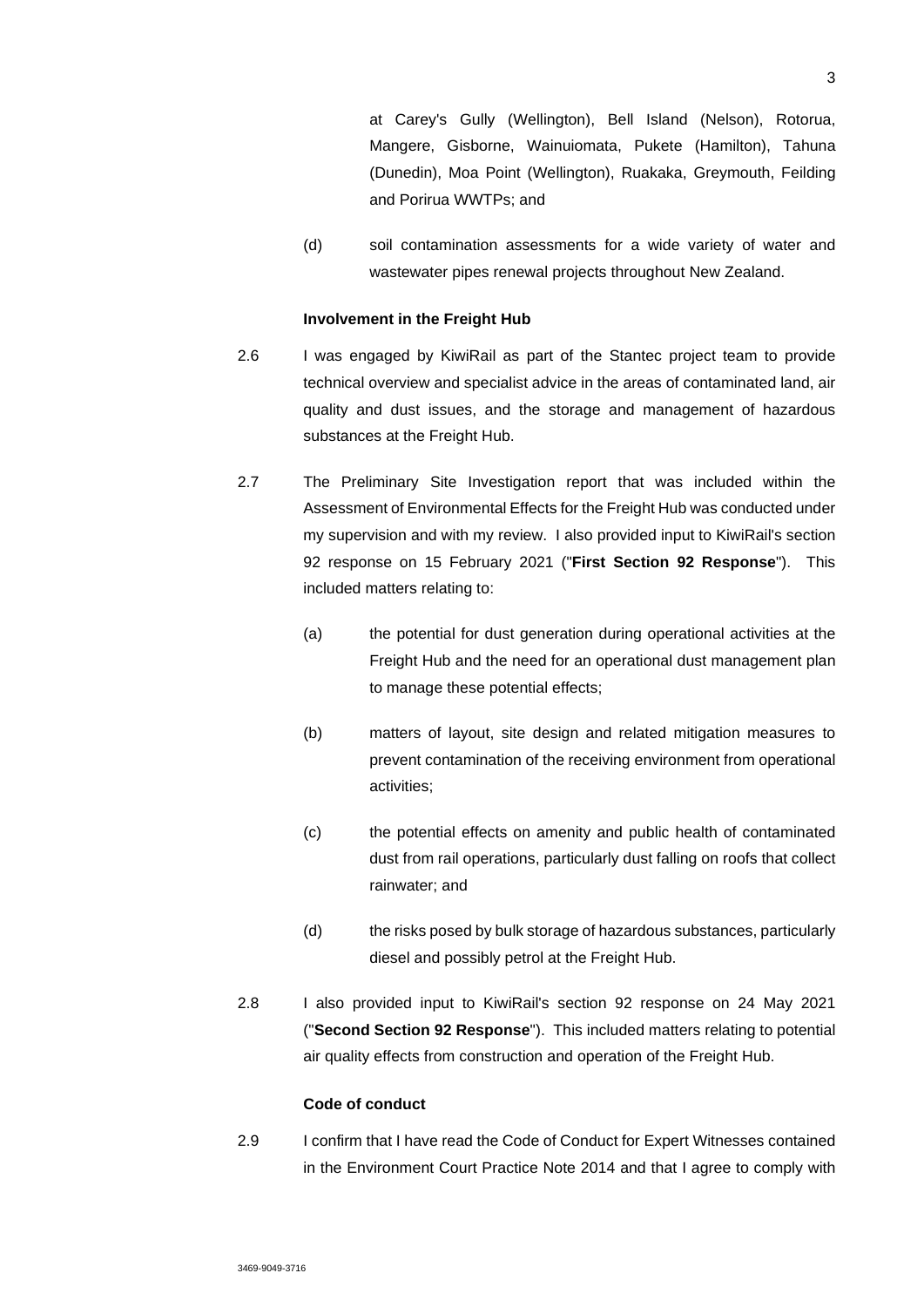4

it. I confirm that I have considered all the material facts that I am aware of that might alter or detract from the opinions that I express, and that this evidence is within my area of expertise, except where I state that I am relying on the evidence of another person.

## **3. SCOPE OF EVIDENCE**

- 3.1 In this statement of evidence I will:
	- (a) provide an overview of the methodology and key conclusions of the PSI;
	- (b) discuss the effects related to contaminated land and air quality in the construction and operation of the Freight Hub and measures to effectively mitigate these;
	- (c) outline the measures recommended to manage contaminated land and air quality effects; and
	- (d) respond to the submissions received and matters raised in the Section 42A Report that relate to contamination and air quality effects on the environment from the Freight Hub.

## **4. METHODS OF ASSESSMENT**

## **Contaminated land methods of assessment**

- 4.1 In order to identify the likelihood of encountering contaminated soil within the proposed location for the Freight Hub, a systematic desktop assessment (known as a PSI) of historical and current land uses was conducted under my overview to narrow down the type, location and possible pathways of potential contaminant exposure with respect to the Freight Hub.
- 4.2 The PSI assessment relied on the following sources:
	- (a) the Palmerston North City Council ("**PNCC**"), Manawatu District Council ("**MDC**"), and Horizons Regional Council ("**HRC**") online GIS maps, HAIL<sup>1</sup> listings and related documents;
	- (b) Certificates of Title;

<sup>1</sup> HAIL is the Hazardous Activities and Industries List prepared by the Ministry for the Environment.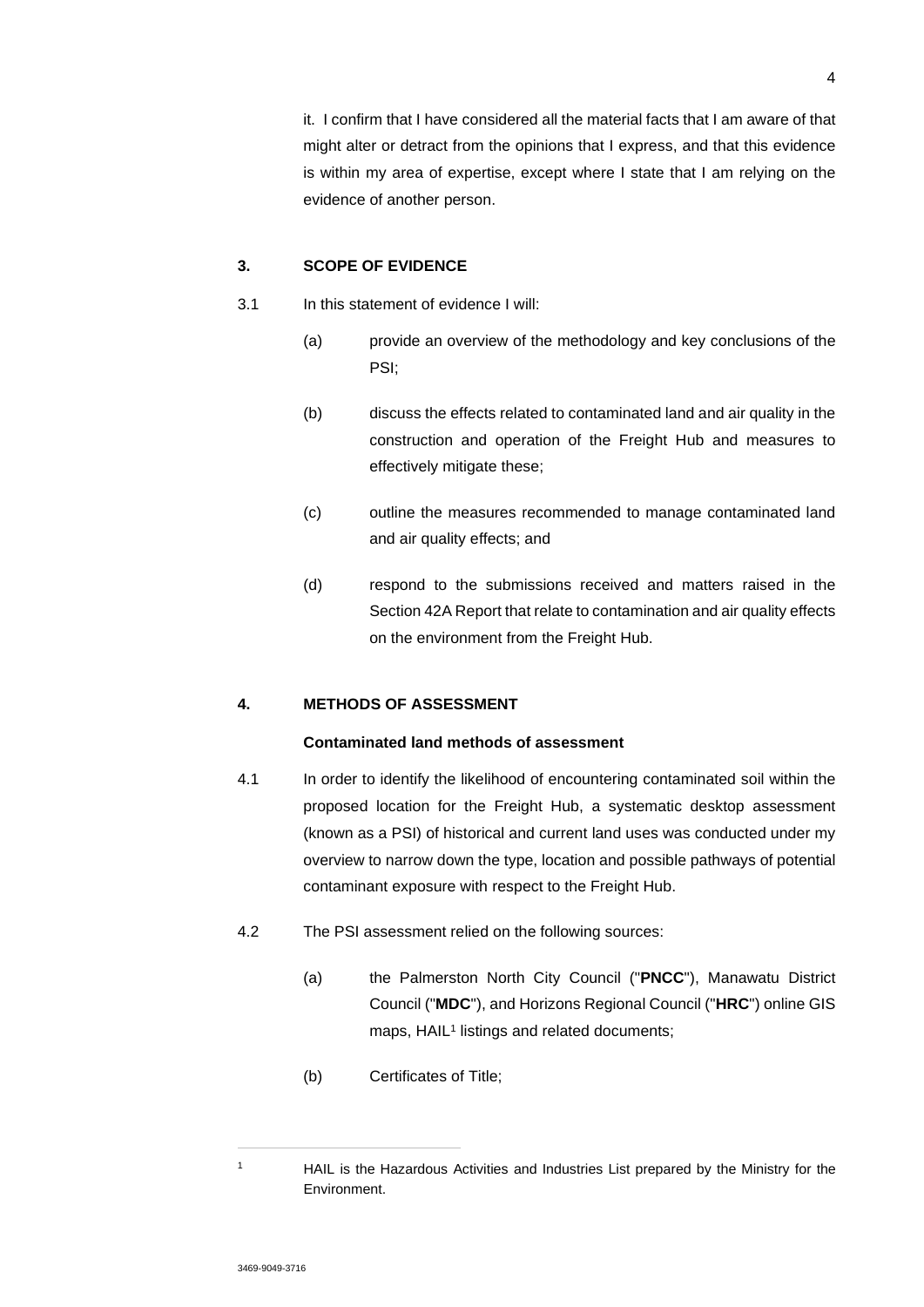- (c) reviews of aerial photography images and a Google Earth imagery review; and
- (d) relevant technical reports prepared as part of this NoR, namely the Geotechnical and Stormwater Assessments.
- 4.3 The contamination information obtained was also relevant to the Multi Criteria Analysis ("**MCA**") used by KiwiRail to identify the preferred site for the Freight Hub. The relevant considerations for each possible site option with respect to contamination were:
	- (a) the presence of known contaminated land;
	- (b) the potential difficulty of any necessary remediation; and
	- (c) the risks posed by possible discharges to the environment.
- 4.4 For the reasons I outline below, the preferred site ultimately selected for the Freight Hub has generally low contamination risk, based on these three criteria.

### **Air quality methods of assessment**

- 4.5 The relevant air quality assessment criteria for emissions to air associated with the construction and operational phases of the Freight Hub have primarily focused on dust arising from construction activities, in accordance with the Ministry for the Environment's "Good Practice Guide for Assessing and Managing Dust<sup>"2</sup> and on odour, using the principles of the "Good Practice Guide for Assessing and Managing Odour".<sup>3</sup>
- 4.6 That guidance identifies that the effects of dust are often assessed and managed qualitatively. A qualitative assessment has therefore been undertaken, having regard to the FIDOL factors of:
	- (a) frequency;
	- (b) intensity;
	- (c) duration;
	- (d) offensiveness; and

<sup>&</sup>lt;sup>2</sup> Ministry for the Environment. 2016. Good Practice Guide for Assessing and Managing Dust.

<sup>&</sup>lt;sup>3</sup> Ministry for the Environment. 2016. Good Practice Guide for Assessing and Managing Odour.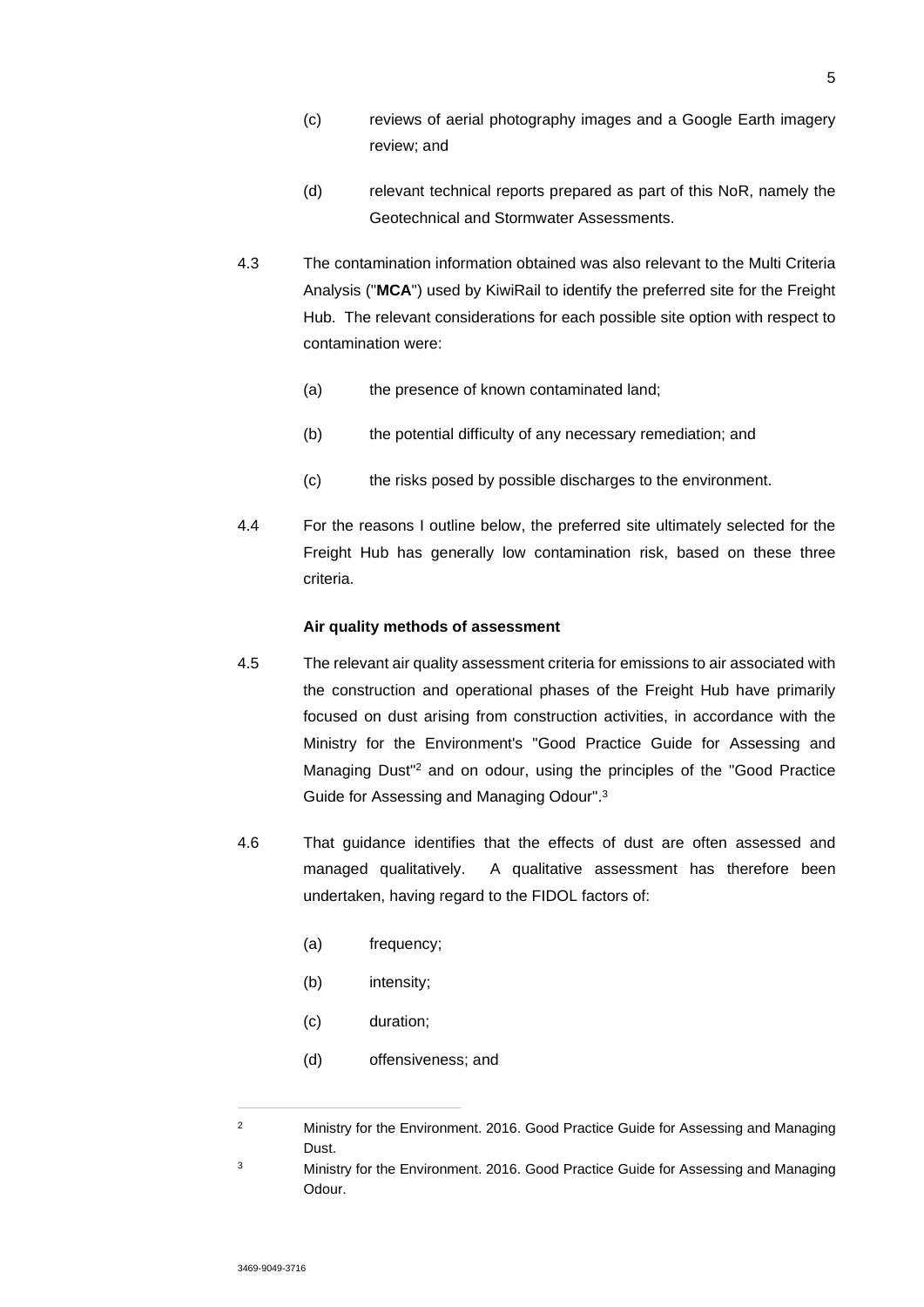- (e) location of impacts.
- 4.7 The assessment of air quality impacts that I have undertaken has been based on the concept design information that is available at this point in the Freight Hub project's development cycle. As detailed design has not yet been undertaken (which is appropriate at this stage of the process) it has therefore been necessary to take a qualitative approach to the likely impacts on air quality.
- 4.8 To assist with the assessment of air quality effects and the application of the FIDOL factors to the assessment, a wind rose has been derived from meteorological data for Palmerston North to understand the potential risks of emissions from site construction activities impacting on sensitive receptors. I present this in section 5 of my evidence in relation to descriptions of the existing environment.
- 4.9 Particulate concentrations in various size ranges (total respirable dusts, inhalable and respirable particulate, and fine particulate  $(PM_{2.5})$  have all been considered in the assessment of air quality.
- 4.10 Assessment of odour has been considered using the "no offensive or objectionable odour at the property boundary" as the primary yardstick of acceptability, as discussed and endorsed by the "Good Practice Guide for Assessing and Managing Odour in New Zealand".
- 4.11 The two Good Practice Guides I referred to above set out a range of assessment criteria which, if applied rigorously to assessments of dust and odour respectively, will enable the potential adverse environmental outcomes to be identified and understood in each case and appropriate mitigation measures to be applied. If the mitigation measures are effectively scoped and implemented, and if they are broad enough to deal with the full range of anticipated effects, then the net environmental impacts post-mitigation will be reduced to acceptable levels.
- 4.12 The basic assessment criteria for dust include:
	- (a) descriptions of both the site and the receiving environment with respect to sensitive receptors, the background air quality, and climatological factors, particularly wind strengths and prevailing directions;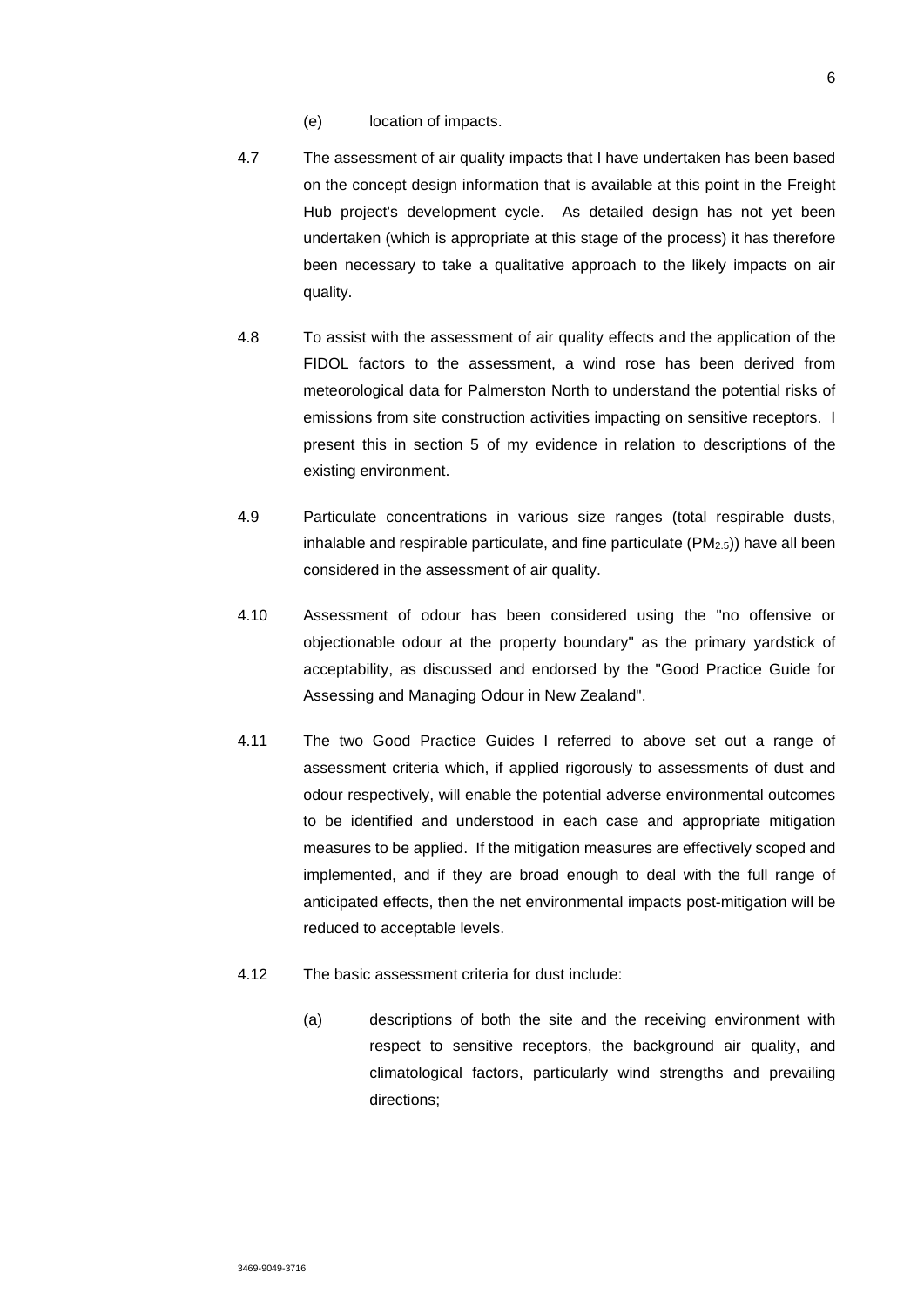- (b) an outline of the potential activities that will take place at the site and which are relevant to dust emissions, including duration and location within the large site area;
- (c) the potential nature and scale of dust emissions likely to be generated by various activities and/or stages of the project; and
- (d) the predicted levels of potential adverse effects on health and amenity, such as soiling, decreased visibility, loss of amenity and other factors due to the nature and scale of potential dust emissions.
- 4.13 These criteria have been taken into account, as much as the extent of design information about the Freight Hub has allowed, and the FIDOL factors have been used to determine the significance of each when set against the assessment criteria.
- 4.14 In the absence of a specific framework for the assessment of air quality impacts of rail projects in New Zealand I have also taken into account, to the extent that it is relevant and applicable, the advice provided in Waka Kotahi NZ Transport Agency's "Guide to assessing air quality impacts from state highway projects"<sup>4</sup> (the AQI Guide). This covers such matters as background air quality, construction impacts on air quality and operational discharges to air and has allowed the potential impacts of construction dust emissions and exhaust emissions from diesel-powered locomotives (as applicable key examples) to be taken into account and given primacy in the air quality assessment of the Freight Hub's impacts, as I now outline.
- 4.15 The initial objective of the assessment based on this approach has been to establish whether the relative (qualitatively predicted) air quality impacts of the Freight Hub or the cumulative air quality impacts (ie the project emissions combined with the background expected air quality) are likely to result in air quality criteria being exceeded. Both construction and operational impacts on air quality have been included in this assessment.
- 4.16 At present, there are no quantitative data available about background air quality parameters and therefore monitoring of particulate concentrations (including PM10, Total Suspended Particulate ("**TSP**") and deposited dust) should be commenced as soon as practicable to obtain this data, prior to the commencement of site works. The longer the background monitoring period then the more robust will be the data set obtained. For this assessment it is

<sup>4</sup> NZTA. October 2019. Guide to assessing air quality impacts from state highway projects.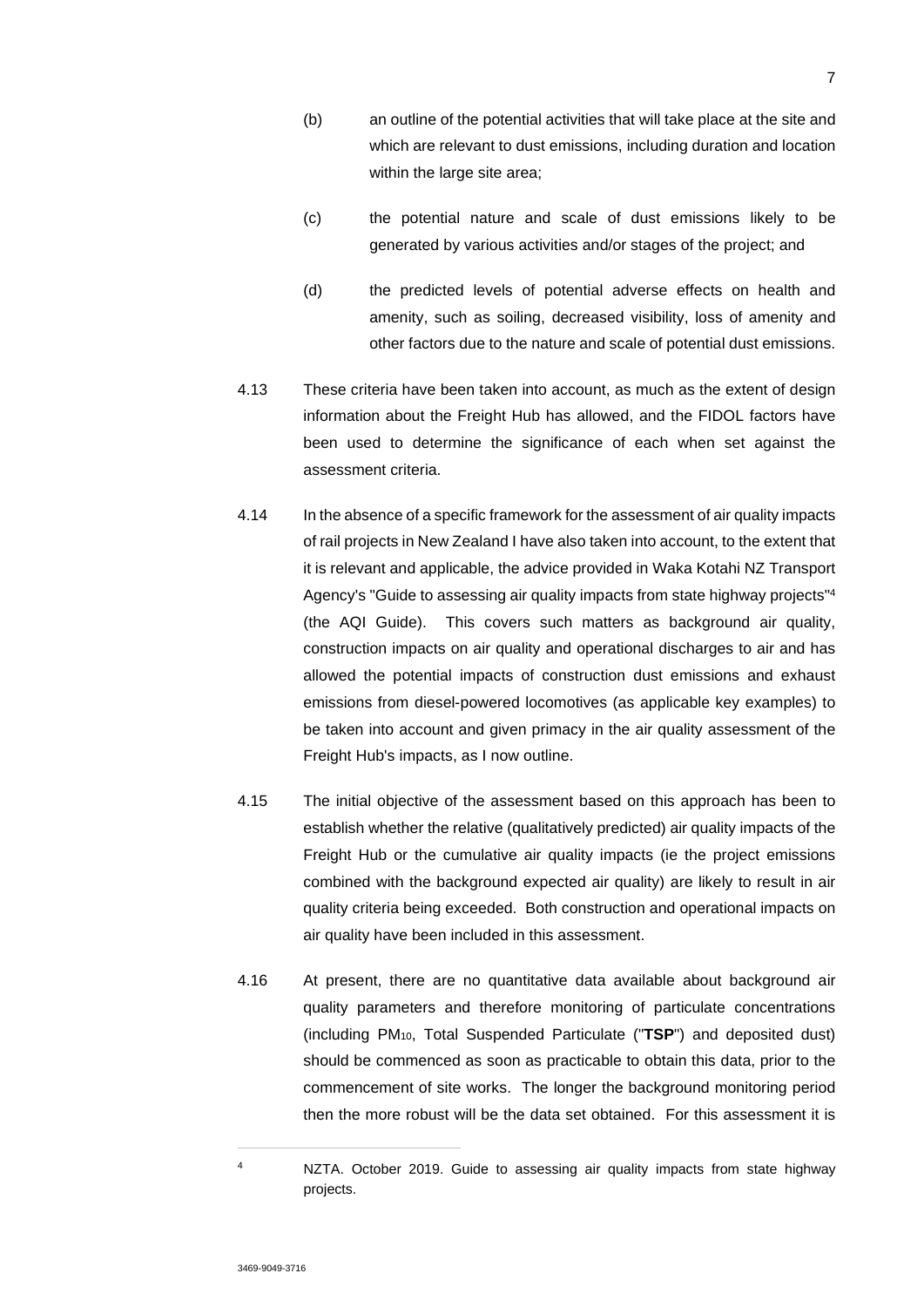assumed that the background air quality in the vicinity of the Site will be broadly comparable with other semi-rural environments in the lower North Island. The NIWA report "Background PM<sub>10</sub> concentrations in NZ<sup>"5</sup> suggests that a value of 10 µg/m<sup>3</sup> as a 24-hour average is reasonable as a yardstick for a location such as the Site near Bunnythorpe. The proposed PM<sub>10</sub> monitoring will seek to confirm the validity of this.

- 4.17 Once the construction phase commences, ongoing monitoring will, over time, establish the typical concentrations of PM<sub>10</sub> (in particular), TSP and deposited particulate. For  $PM_{10}$ , the 24-hour assessment quideline of the NES of 50 µg/m<sup>3</sup> will be the yardstick of acceptability. The trigger level for TSP is considered to be realistically set at 80  $\mu$ g/m<sup>3</sup> as a 24-hour average in this moderately sensitive environment and the trigger level for deposited particulate is set at 4 g/m<sup>2</sup> /30 days over a 30-day averaging period.
- 4.18 At present, the risk can be qualitatively assessed based on the approach of the AQI Guide, as follows:

| <b>TOPIC</b>                                             | <b>KEY QUESTION</b>                                                                                                            |
|----------------------------------------------------------|--------------------------------------------------------------------------------------------------------------------------------|
| Scale of earthworks                                      | Is total site area $> 10,000$ m <sup>2</sup> – or is the<br>total volume of material to be moved ><br>100,000 m <sup>3</sup> ? |
| Proximity to highly sensitive receptors                  | Are there more than 50<br>highly<br>sensitive receptors within 200 m?                                                          |
| Anticipated truck and earthmoving<br>equipment movements | Will there be more than 50 outward<br>truck movements per day?                                                                 |

4.19 If the answers to all three questions are "no", then the risk is considered to be low. If more than one answer is "yes", then the risk is likely to be high, although mitigation measures can mean that a moderate risk is indicated.

## **5. EXISTING ENVIRONMENT**

## **Current and historic land uses**

5.1 With respect to current land uses, a review of aerial imagery showed that the Designation Extent predominantly comprises rural land used for cropping and

<sup>5</sup> NIWA. 2028. Background PM10 concentrations in NZ.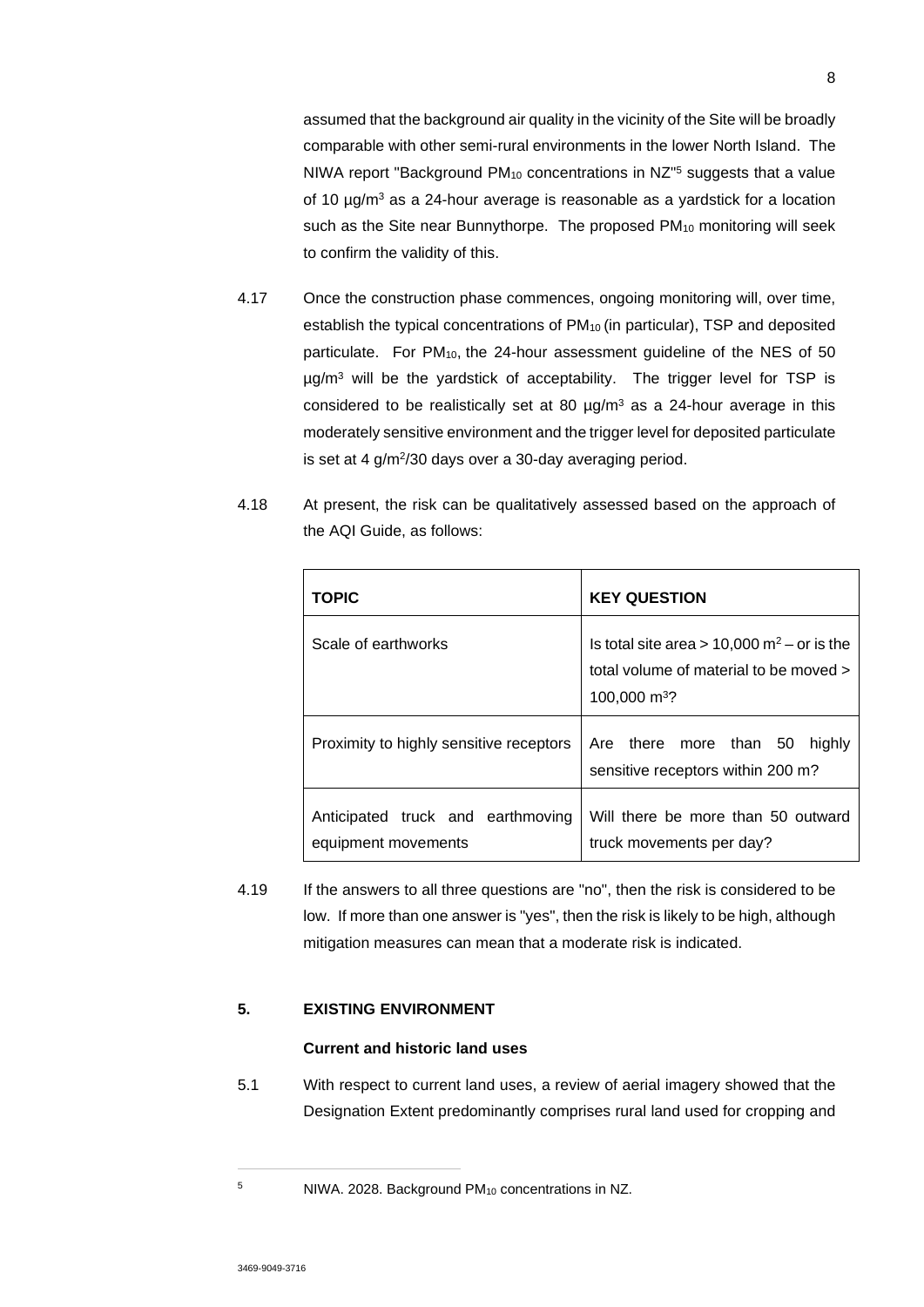/ or grazing, some of which is consistent with "hobby-type" farming activities. Various dwellings and farm buildings are interspersed within the preferred location, including lifestyle blocks in the northern part.

- 5.2 The land uses surrounding the Freight Hub are also predominantly rural, with some areas of rural residential land. Immediately north of the site is the Bunnythorpe Cemetery, with the Bunnythorpe WWTP to the northwest. The applicable zone boundaries are shown in Figure 1 of my evidence.
- 5.3 The town of Bunnythorpe is located between Feilding and Palmerston North to the north of the Freight Hub and is bisected by the North Island Main Trunk Line ("**NIMT**"). The predominant land use in Bunnythorpe is smaller residential zoned sites occupied by dwellings. The closest residential zoned sites to the Freight Hub are located on Maple Street, Railway Road, Kairanga – Bunnythorpe Road, Stoney Creek Road and on Nathan Place. Other sites in Bunnythorpe are zoned Industrial, Local Business, and Recreation. Local facilities in Bunnythorpe include a tavern, dairy, rugby club, and school.



Flood Protection North Fast Industrial Recreation Residential Rural

*Figure 1: Designation Extent and Surrounding Land Use Zones* 

5.4 Bunnythorpe has had a history of industrial activity as it was the birthplace of the Glaxo company. Upon its closure, the Glaxo site was subsequently used as a manufacturing plant for BMX bikes and currently holds an Industrial zoning. Transpower's main switching point for the lower-central North Island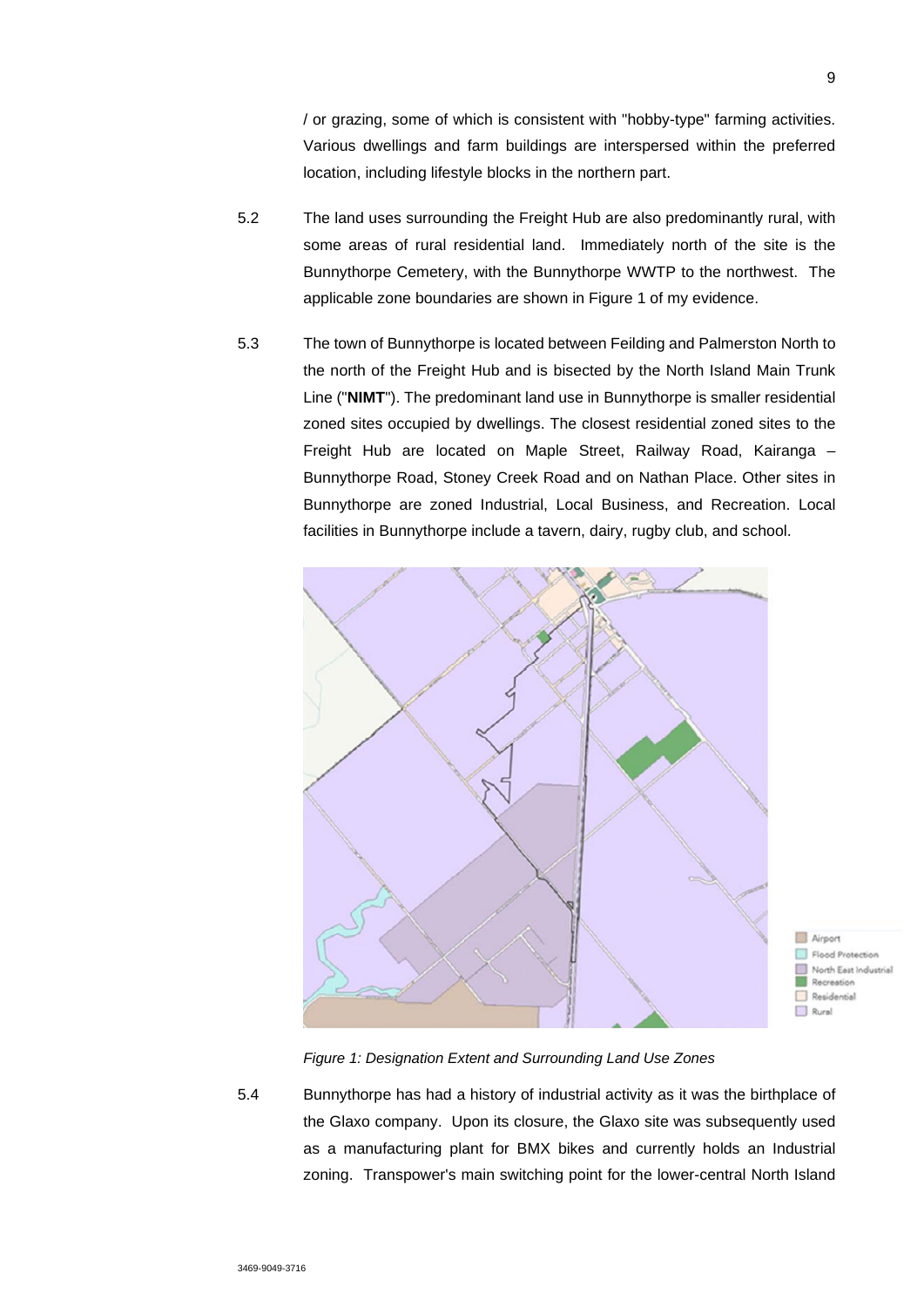is located on the north eastern side of Bunnythorpe on a 16ha block of land zoned Rural.

### **Geology**

- 5.5 Soil types in the environs of the Freight Hub location consist of recent alluvium and alluvial terrace deposits. The recent alluvium is geologically very recent and is represented by currently depositing alluvium in the base of gullies and on low lying ground west of the Site. This material is likely to consist of sand silt and clay, possibly with some peat.
- 5.6 The geological conditions at the site and their implications are discussed in greater detail in the evidence of Mr Mott.<sup>6</sup>

#### **Hydrology**

- 5.7 Recorded groundwater levels within the area vary and this is likely to reflect short-term conditions in the terrace alluvium deposits and seasonal variations. Pockets of high groundwater (2m below ground level) may represent "perched" or elevated pockets of groundwater. The main groundwater table would be expected to be below this depth, as outlined in the evidence of Mr Mott.<sup>7</sup>
- 5.8 Sixteen existing boreholes are located within the Freight Hub footprint and a further 35 or so boreholes are within approximately 100m of the boundary of the Freight Hub.

#### **Air quality**

- 5.9 The Site and surrounding landscape is characterised by:
	- (a) relatively open, rolling contoured land with rural and recent ruralresidential land uses characterised by general farming activities, interspersed with hobby farming on lifestyle blocks;
	- (b) predominant pasture landcover with minor patterns of vegetation;
	- (c) the existing NIMT line;
	- (d) the arterial roads connecting Palmerston North, Bunnythorpe, Feilding and the links to SH54 and SH3; and
	- (e) a grid pattern of connecting streets off Railway Road.

<sup>6</sup> Evidence of Andrew Mott, dated 9 July 2021.

<sup>7</sup> Evidence of Andrew Mott, dated 9 July 2021, at section 5.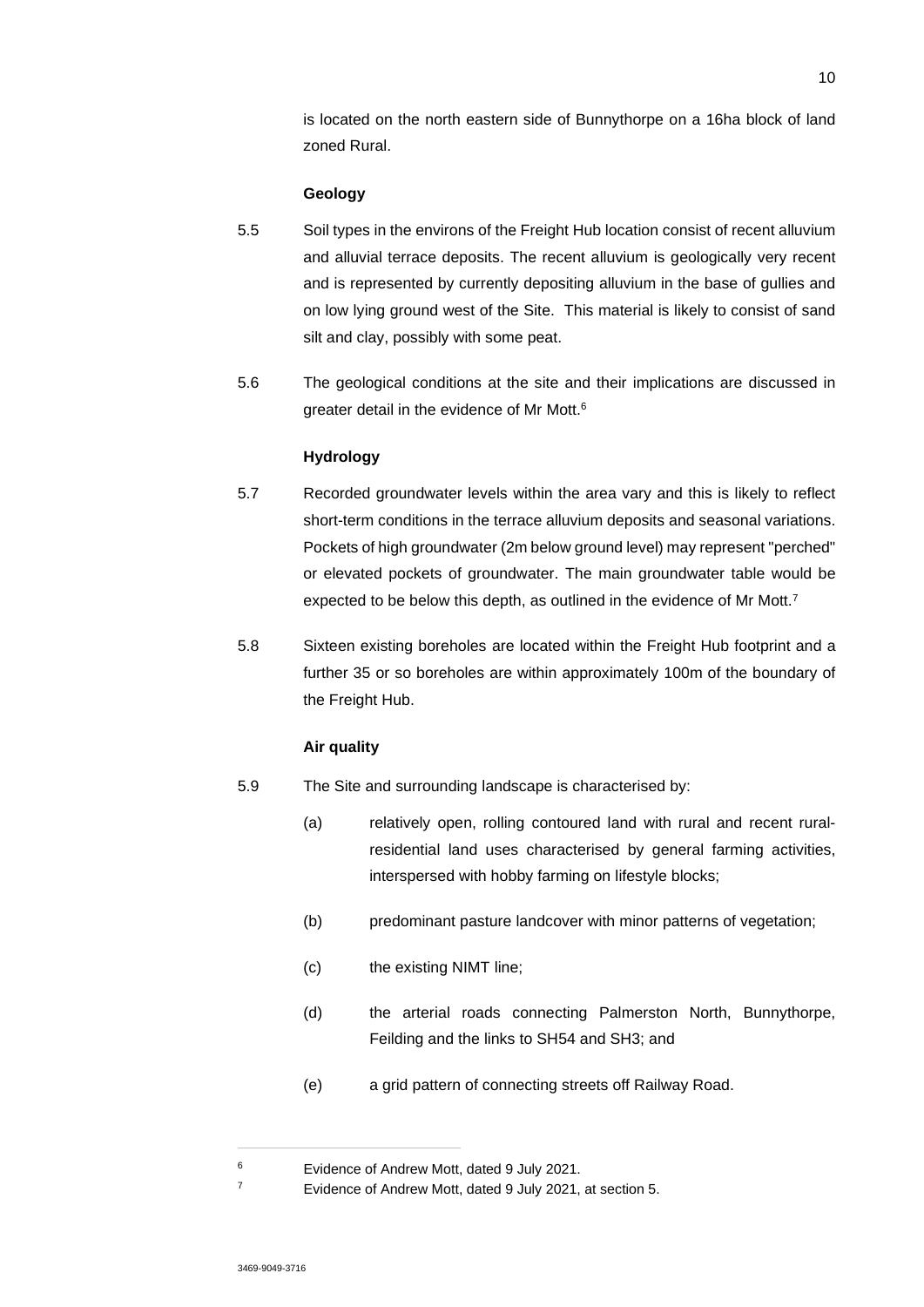- 5.10 These features contribute to an existing air quality that is typical of a rural agricultural environment. There will be emissions of odour associated with the non-intensive land uses from time to time, and limited traffic-related effects of vehicle exhaust emissions and road dust. The NIMT in its current location contributes minor emissions to air of dust and particulate, but these will be negligible in extent and degree of nuisance.
- 5.11 The prevailing winds of the Manawatu and in this locality in particular are westerly and north-westerly. However, winds from other directions occur from time to time. Prevailing winds across the Site are shown in Figure 2 below.



#### Monthly wind direction and strength distribution

*Figure 2: Wind rose and frequency data for Palmerston North* 

## **6. PSI FINDINGS AND CONCLUSIONS**

- 6.1 The PSI did not identify any HAIL sites recorded within the Designation Extent. Two HAIL sites have however been identified by PNCC as being within 200m of the Designation Extent. These are:
	- (a) The Bunnythorpe cemetery (HAIL Category G1), which is located immediately adjacent to the Freight Hub to the north. Contaminants of concern associated with cemeteries are lead, mercury, and nitrates. I consider it is unlikely however that any of these contaminants could have migrated into the Designation Extent at concentrations that could cause significant contamination of soils within the Designation Extent.
	- (b) The Bunnythorpe WWTP (HAIL Category G6), which was decommissioned in 2014. Wastewater flows now go directly to the Palmerston North WWTP at Totara Road. It is possible, although very unlikely, that trade waste flows having chemical wastes within them could have contaminated the soil at and in the immediate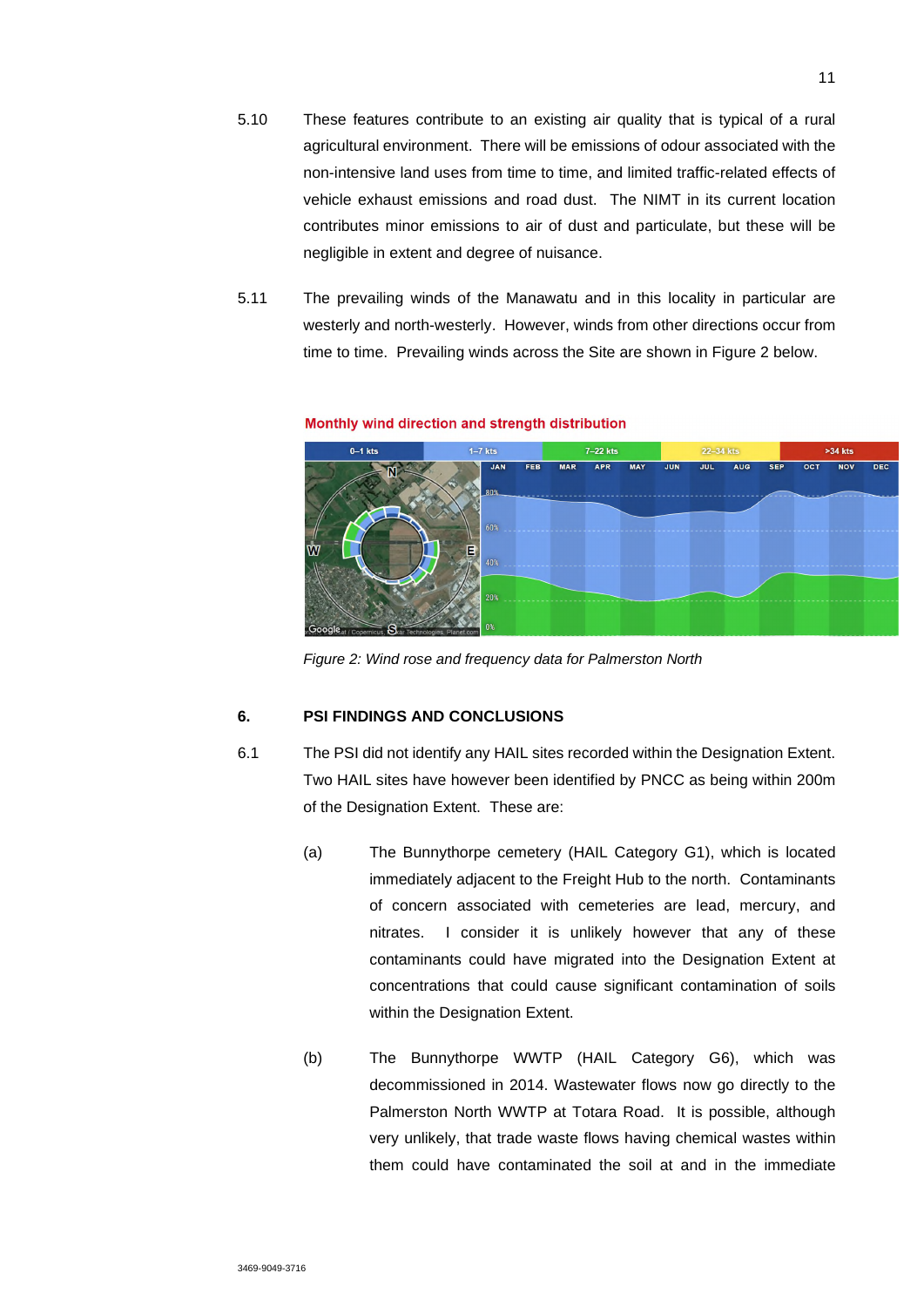vicinity of the WWTP. For this to have occurred would have required the nearby presence of an industrial activity that used hazardous substances of a persistent nature, released these into the sewer network and then from which leakage or overflows occurred that migrated into the soils of the Designation Extent. Overall, I consider the risk of this type of event to have occurred at the decommissioned WWTP to be negligible.

- 6.2 In a review of relevant resource consents issued by HRC, I found that one resource consent has been issued within the Designation Extent. This was for a truck wash facility but, based on the most recent aerial imagery on Google Earth (February 2020), this truck wash facility has not been constructed to date. Any potential contamination of soils associated with overflows from this activity will not have been realised.
- 6.3 Sheep dips and spray races (HAIL Category A8) are on-farm facilities that have historically been commonly used in rural New Zealand to treat sheep with chemical insecticides for economic and animal welfare reasons and so are common risks with rural sites. Areas containing sheep dips and / or spray races and surrounding land areas may possibly be impacted by contaminants such as arsenic, DDT and dieldrin which are (or were) typical components of sheep dipping formulations.
- 6.4 Historic aerial photographs from Retrolens and Google Earth were considered to identify the locations of any sheep dips and / or spray races (HAIL Category A8). The presence of sheep dips / spray races within the Designation Extent could not be confirmed through the PSI because a detailed scrutiny of all individual properties could not be undertaken in the time available and the constraints around Covid 19 (including the applicable lock down status) were also not conducive to fulfilling all of the components of a PSI. However, it is expected that both of these types of HAIL activities might have taken place in some locations of the Designation Extent (being 177.7ha of largely rural land). Identification of sheep dips and / or spray races, if present, could therefore indicate potential areas of contamination.
- 6.5 It has also been common practice in rural environments for general rubbish and treated timber to be disposed of by burning, along with other organic matter, as a means of disposal. These burn areas are generally called burn pads (HAIL Category G5) and they often result in the soil immediately below and surrounding the burn pads being impacted by arsenic, lead, and other contaminants, although only to a limited spatial extent. Due to the discrete nature of burn pads, impacted areas are usually restricted to clearly defined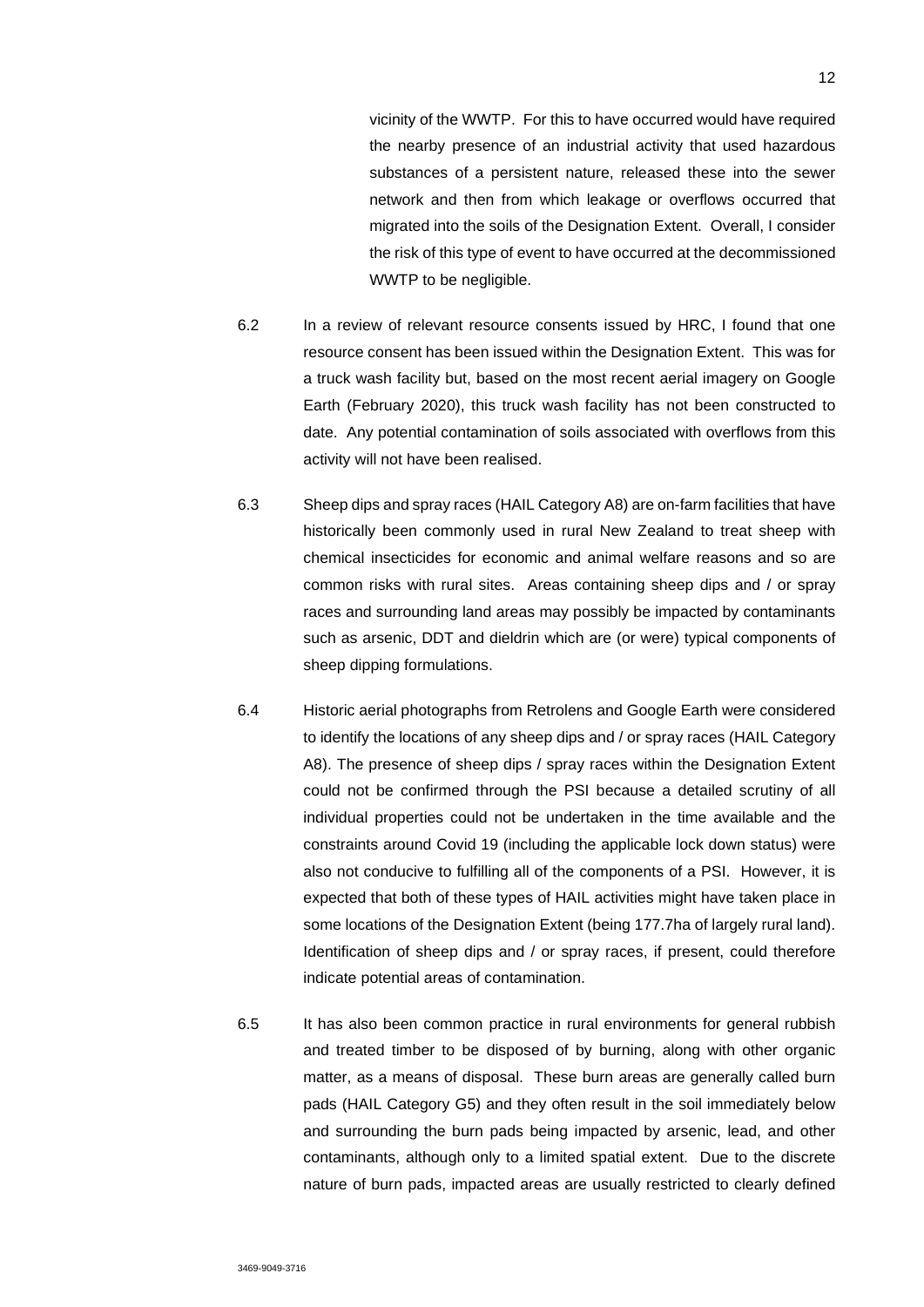and visually apparent areas of blackened soil. It is possible for burn pads to be located in the Designation Extent, but this could not be confirmed through a PSI, for the same reasons that I have explained in paragraph 6.4 of my evidence.

- 6.6 It is possible that discrete (but limited) areas of the soils of the Designation Extent may be affected by incipient contamination from these specific types of farming activities and from other rural activities involving agrichemicals application and / or fuels use in equipment and vehicles.
- 6.7 These possible sources of contamination and their associated potential outcomes should be the components of a DSI to be carried out at selected locations within the Freight Hub land, as I discuss later in my evidence.

## **7. ASSESSMENT OF CONTAMINATED LAND EFFECTS**

### **Positive effects**

7.1 In my opinion, the removal and off-site disposal of potentially contaminated soil material as part of the development of the Freight Hub will have a generally positive environmental effect, as the possibility of any contaminants impacting human or sensitive environmental receptors such as groundwater and / or surface water will be eliminated or mitigated through such works.

### **Earthworks and Construction effects**

- 7.2 In relation to the potential HAIL activities identified across the Designation Extent, adverse effects may occur due to the development of the Freight Hub by creating a previously unconnected pathway between the source and receptor during the construction phase when soil disturbance is likely to take place. Such disturbance may lead to mobilisation and wider distribution of contamination by way of, for example, dust emissions or in surface water flows associated with stormwater. In both cases, potential receptors may be exposed to incipient contamination.
- 7.3 Contaminated soil could also contribute to dust emissions once disturbed. In turn, this dust could be a nuisance beyond the Freight Hub boundary.
- 7.4 As set out in Mr Skelton's evidence, to prepare the land for the construction of the Freight Hub, a large volume of earthworks will have to be carried out.<sup>8</sup> These earthworks will require significant amounts of machinery to be brought

<sup>8</sup> Evidence of Michael Skelton, dated 9 July 2021, at section 6.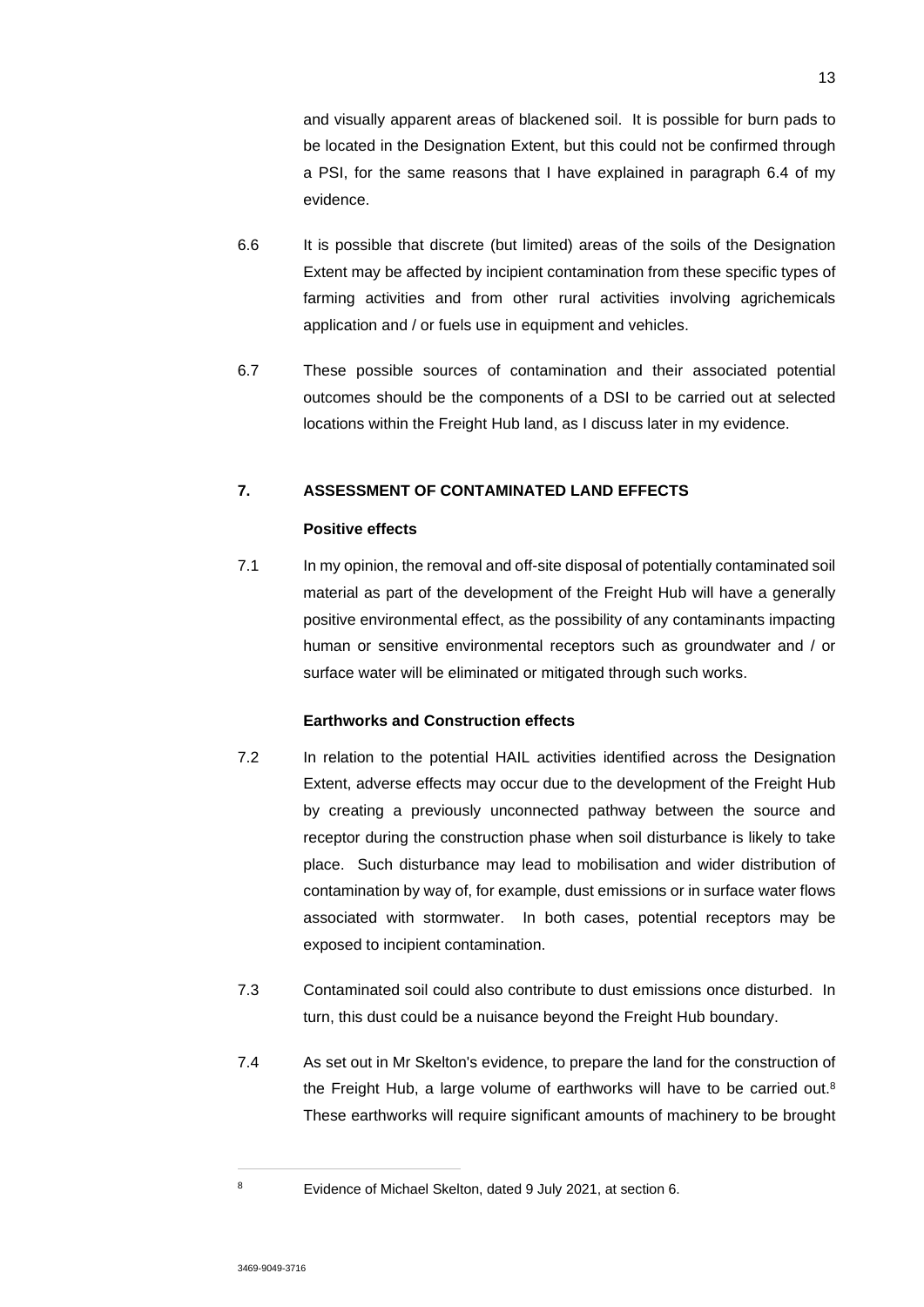in. This increases the risk of diesel and / or oil spills through operational or refuelling activities. However, I would expect that soil contamination caused by the operation of earthworks machinery would be limited in duration and extent, assuming the machinery is modern and appropriately maintained.

- 7.5 With respect to the particular HAIL activities that I identified and discussed above, the contaminants associated with sheep dips and spray race sites are generally arsenic, dieldrin and DDT. Exposure to these contaminants could occur via skin contact, ingestion or inhalation predominantly by site workers. In addition, without adequate soil management, there could be adverse impacts on soils in and near the Site during construction, or from run-off of contaminated sediment and stormwater once the Site is disturbed during construction activities.
- 7.6 Burn pads are also a typical feature of agricultural activities and may contribute contaminants such as heavy metals, polycyclic aromatic hydrocarbons ("**PAH**") and possibly asbestos to the near-surface soil layer, albeit in discrete and spatially limited patches across the Site. Exposure of site construction workers to contaminated dusts from disturbed former burn pad areas presents a potential risk, if not managed well.

#### **Operational effects**

- 7.7 Once the Freight Hub is operational, there are several HAIL activities that will be taking place on the Site that have the potential to give rise to adverse effects during Freight Hub activities.
- 7.8 A railway yard in itself is a HAIL activity (HAIL Category F6) and includes activities such as goods handling yards, workshops, refuelling facilities and maintenance areas. Contaminants such as diesel fuel, oils and greases will potentially be released from the locomotives along the railway tracks and in the fuel storage areas. Typically, the extent of contamination from these sources will be limited in quantity and spatial extent, and the effects will be negligible if mitigation measures such as engine maintenance and standard designs of refuelling equipment, as examples, are in place.
- 7.9 The railway yard will also be a transport depot which is another HAIL activity (HAIL Category F8). Any storage areas for potentially hazardous goods stored temporarily or permanently at the transport depot could also potentially give rise to ground contamination, if standard containment measures were not in place or were not effectively applied. In fact, such contingencies will be taken into account in both design and day-to-day operation of the Freight Hub.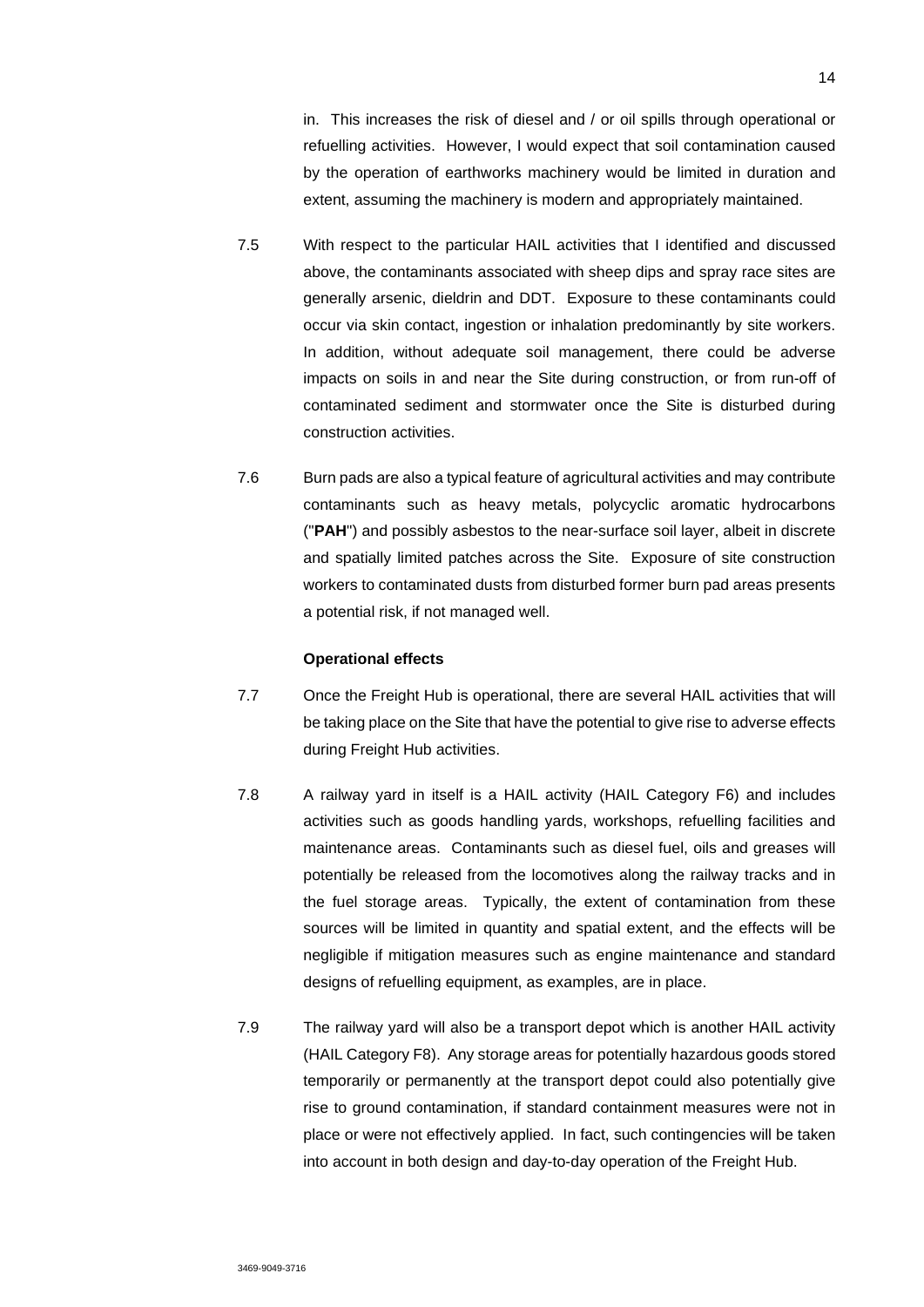- 7.10 In addition, cleaning chemicals, fuels and lubricants from the locomotives and rolling stock maintenance area could, if not managed in a suitable manner, enter surface water through wash bays and drainage channels, potentially resulting in soil contamination. Once again, if standard best practice measures are in place to retain and clean up spillages and the integrity of channels and wash bay areas is assured then adverse effects from contaminants will be minimised.
- 7.11 There will be a commercial refuelling facility associated with the Freight Hub. This is also a HAIL activity (HAIL Category F7). The land used for refuelling of machinery and locomotives could be susceptible to fuel spills or leakages. Leaks from underground and above ground storage tanks also pose a risk. The design of these facilities must follow established best practices and meet the compliance requirements of all relevant regulations and standards.

### **8. ASSESSMENT OF AIR QUALITY EFFECTS**

- 8.1 Dust created during the earthworks and construction phase of the Freight Hub has the potential to cause adverse effects on the surrounding environment and on neighbouring properties. I understand that some residences in the vicinity of the Freight Hub have rainwater roof collection systems to provide for their domestic water needs. Without mitigation, there is the potential that there could be an accumulation of particulates on roofs within 100m of the Freight Hub marshalling yards.
- 8.2 The possibility of encountering potentially contaminated dust is related to the risk of such airborne materials being encountered and the likelihood of contamination being found. While I assess this risk as being low, this will need to be reassessed if it becomes apparent during construction activities that previously unsuspected contamination is present and, therefore, that emissions of contaminated dust might be possible.
- 8.3 Dust and exhaust emissions may also be created through the movement of heavy machinery around the Site. The odour of diesel is not expected to be discernible more than 50m away from any source and therefore I do not consider that there will be any significant odour impacts from diesel, as the nearest residences will be over 50m from the Freight Hub activities
- 8.4 I understand that the Freight Hub will operate with both electric and diesel locomotives because the NIMT line south of Palmerston North and the branch lines are, in both cases, not electrified and thus will rely on diesel powered locomotives. While there is a risk of particulate matter discharging to air from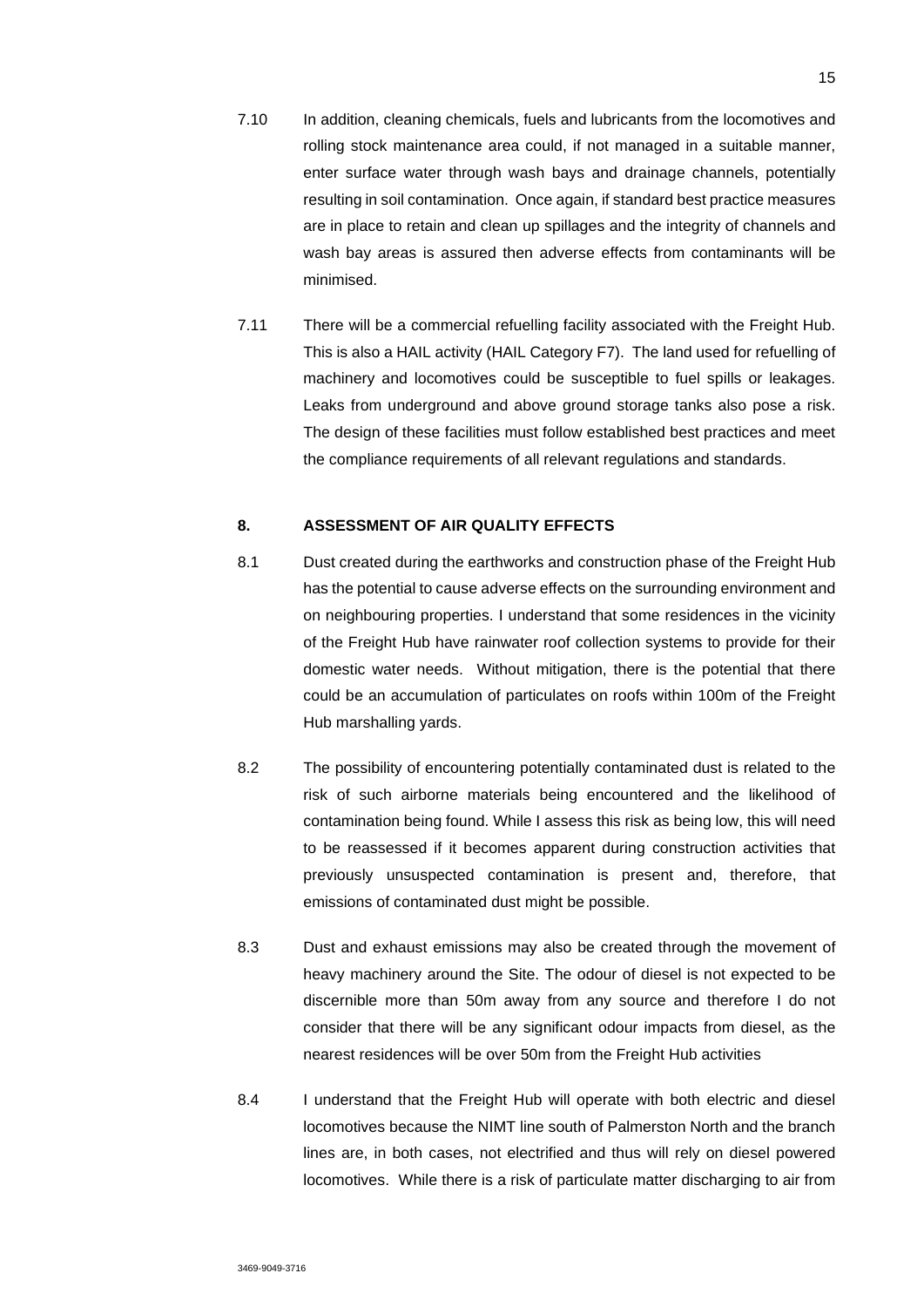incomplete combustion of diesel fuel generated by the diesel powered locomotives, I would expect this to be very localised (ie have impacts less than 30 metres from the source at most). I consider that this will result in no more than minor adverse effects on air quality.

### **9. MEASURES TO ADDRESS POTENTIAL ADVERSE EFFECTS**

9.1 In my opinion, all of the potential risks and effects I have noted above can be adequately mitigated through a range of measures discussed below and included in the Proposed Conditions attached to Ms Bell's evidence. This is addressed in detail below.

### **Managing contaminated land effects**

- 9.2 In my opinion, further investigations into possible locations of sheep dips / spray races and burn pads are necessary to confirm whether or not these activities have taken place and to identify the specific HAIL locations within the Site.
- 9.3 Each of the types of HAIL activities identified should be investigated further and quantified by way of a DSI to be carried out on the Site prior to the commencement of construction activities. As part of that process and the bulk earthworks to be undertaken, a Contaminated Site Management Plan ("**CSMP**") may also be required to manage the potential contamination impacts of the development works, depending on the outcomes of the DSI.
- 9.4 The scope and details of the DSI should be assessed and refined once the project design parameters have been confirmed and the volumes and locations of soil disturbance likely to be required have been clarified.
- 9.5 Once constructed, the Freight Hub will have several identified HAIL activities occurring on an ongoing basis. These activities will need to be considered in more depth once the detailed design parameters are known for the Site. I consider that any adverse effects from these activities can be minimised in scale by appropriate design criteria and mitigation measures, including Standard Operating Procedures ("**SOPs**") for the Site. Such SOPs are typically prepared as standard practices to manage individual aspects of complex industrial sites and this approach would be very useful to provide surety about mitigation of possible adverse effects of HAIL activities within the Site.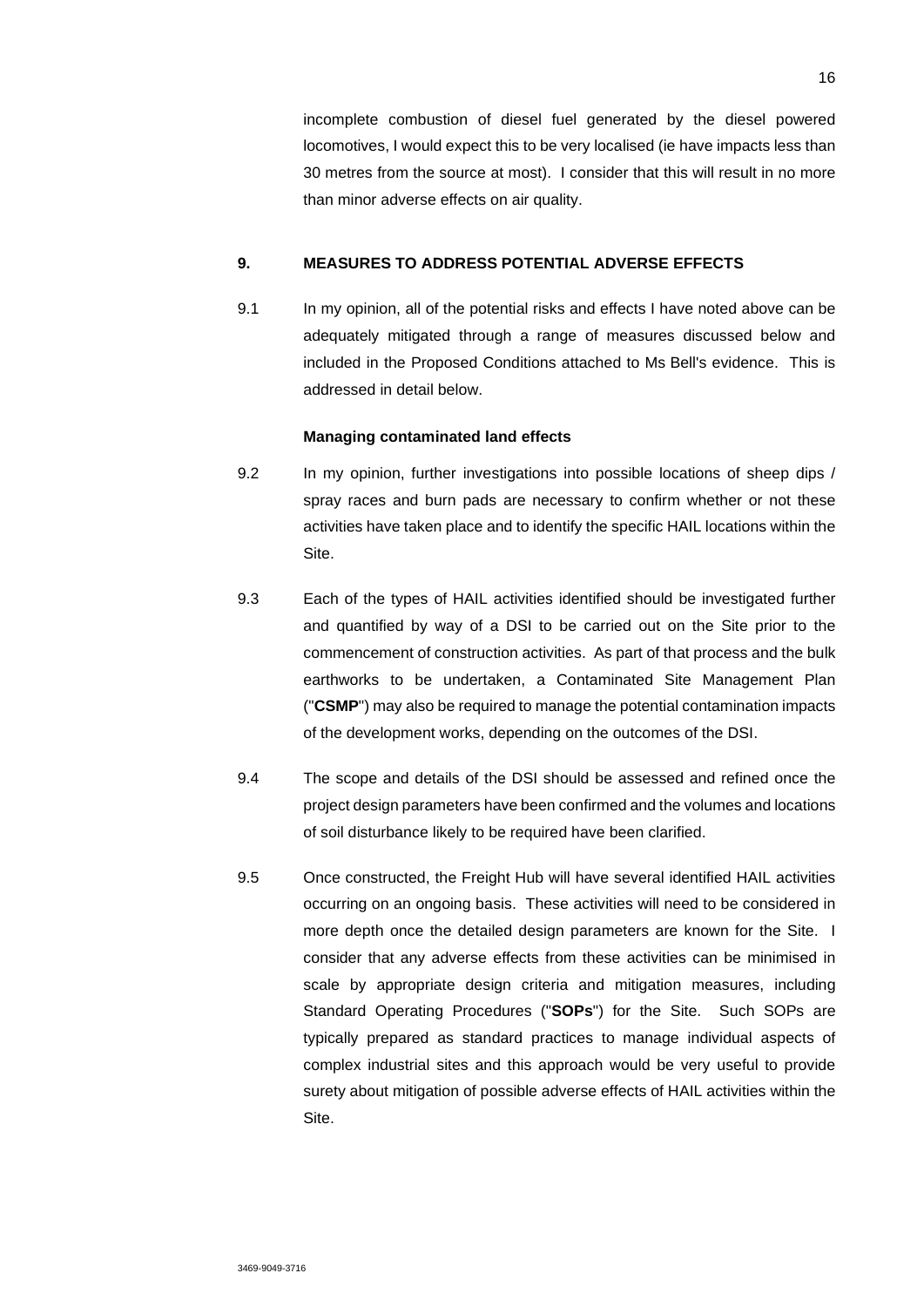- 9.6 I also recommend that the existing bores that are still operational within the Designation Extent and its surrounds should be utilised in order to monitor potential groundwater contamination that could be caused by activities at the Freight Hub. This proposed monitoring should be included within a CSMP for the Freight Hub which will monitor the potential impact of various HAIL activities taking place on the Site. The CSMP will be informed by the findings of the DSI and the two are thus closely interrelated.
- 9.7 The key to preventing adverse environmental impacts from operational Freight Hub activities is ensuring that any discharges of contaminants into air, soil, groundwater or surface water are effectively controlled. This can be achieved by establishing site management protocols and procedures which are specifically developed to manage individual potentially polluting activities and prevent discharges. It will be necessary to ensure that site design, layout and related mitigation measures are in place as the first line of defence against contamination of the various environmental media. These matters will be addressed as part of detailed design measures for the Freight Hub.
- 9.8 The following factors will be key components of the Freight Hub design which will be addressed through detailed design to manage contamination:
	- (a) the location of the bulk storage tanks for hazardous substances should be informed by the best approach towards minimising potential contamination as well as fitting operational efficacy. With that in mind, the exact location of the bulk hazardous substances storage vessels will be determined at the detailed design stage and will also be informed by other site operational requirements;
	- (b) the location and extent of impermeable base barriers (such as the use of clay layers) below the storage tank areas to prevent contamination in either groundwater or surface water; and
	- (c) bunding around tank storage areas, as well as other measures such as site gradients and cut-off drains around the Site perimeter, all of which will eliminate the potential wider effects of any release of stored hazardous substances.

### **Monitoring and managing air quality effects**

#### *Construction dust*

9.9 To determine background levels of dust to assist with evaluating compliance with the air quality assessment criteria, I consider that a control dust deposition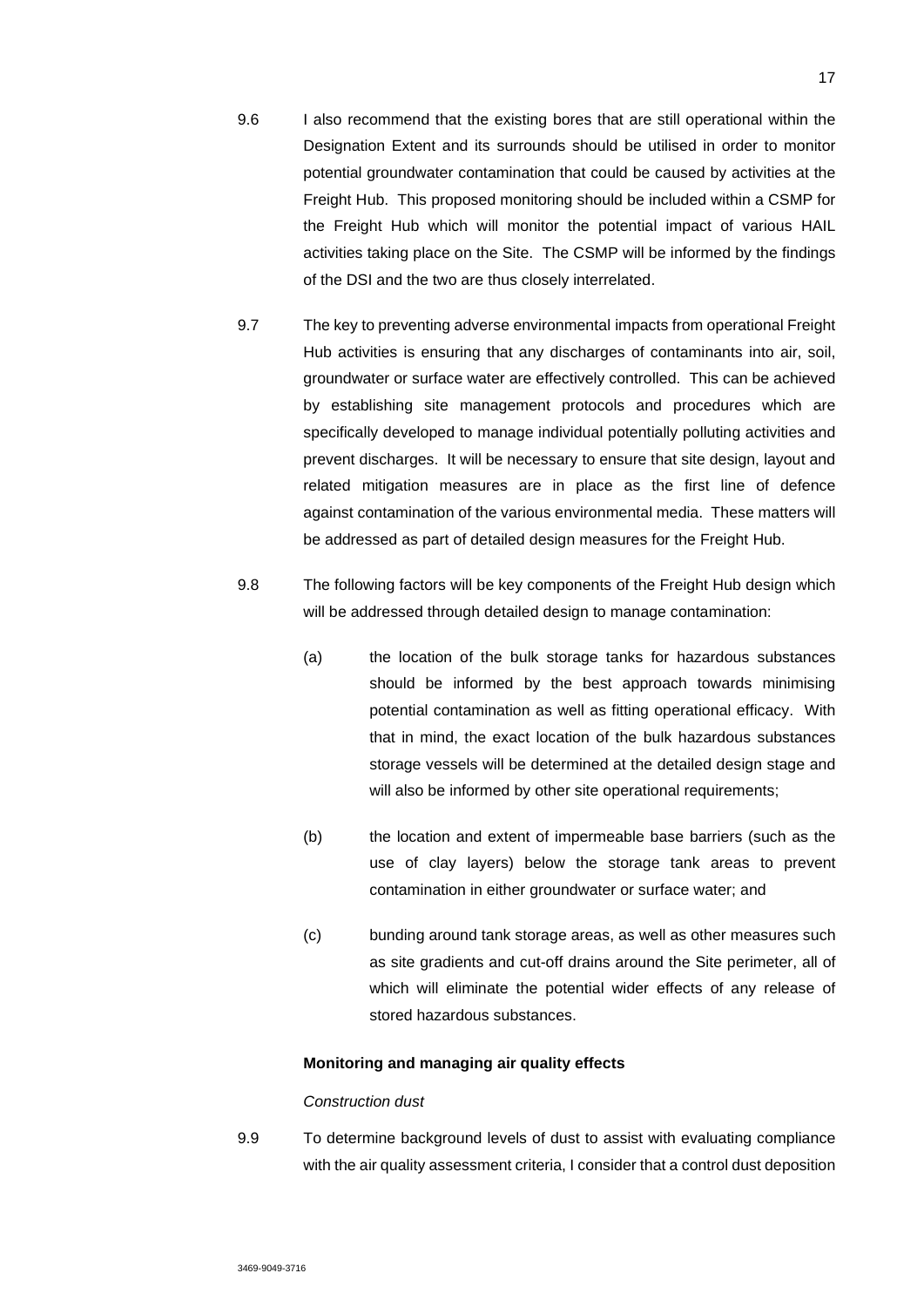monitoring site should be established upwind of the earthworks activities associated with construction on the Freight Hub. This monitoring site would be established upwind of the prevailing wind direction in an area having at least a 150m setback from the nearest site earthworks activities. Results from dust monitoring over time at the control site will establish background levels of deposited dust in the existing environment. The impacts of dust from construction activities as determined by further monitoring can then be compared with the background data.

- 9.10 Monitoring of TSP is the best practice method for active management of dust and particulate emissions. TSP refers to particles that are suspended in air at the time of sampling. The equipment for TSP measurements is intended to collect all particles, from less than 0.1 µm up to about 100 µm, thus including PM<sub>10</sub> particulate within the monitored particle size range. This type of continuous monitoring provides real-time information to facilitate the active management of on-site activities that generate dust and particulate.
- 9.11 Dust related effects from construction and earthworks will be managed through the proposed Construction Management Plan which has been included in the Proposed Conditions.
- 9.12 A specific Construction Dust Management Plan ("**CDMP**") will also be required and, as Ms Bell explains, this will be included as part of the regional consent process for earthworks.
- 9.13 The implementation of these and other detailed measures within the CDMP will provide a regime of effective controls over dust emissions associated with construction activities during the estimated timeframe of over three years that will be required to complete all aspects of the proposed Freight Hub construction.

### *Operational air quality*

9.14 Matters associated with the impacts of operation of the Freight Hub on air quality are more diverse than are the dust impacts likely to arise from construction. Some operational activities are unique in terms of their particular potential impacts on air quality. The Log Yard is a case in point where particulate of various types, sizes and sources can be expected to be released from log handling activities. I recommend that at-source controls be applied to the extent practicable to minimise the impacts of the various sources of dust and particulate. An example of an operational control includes log washing onsite to remove mud and dirt. Debarked logs are also prone to generate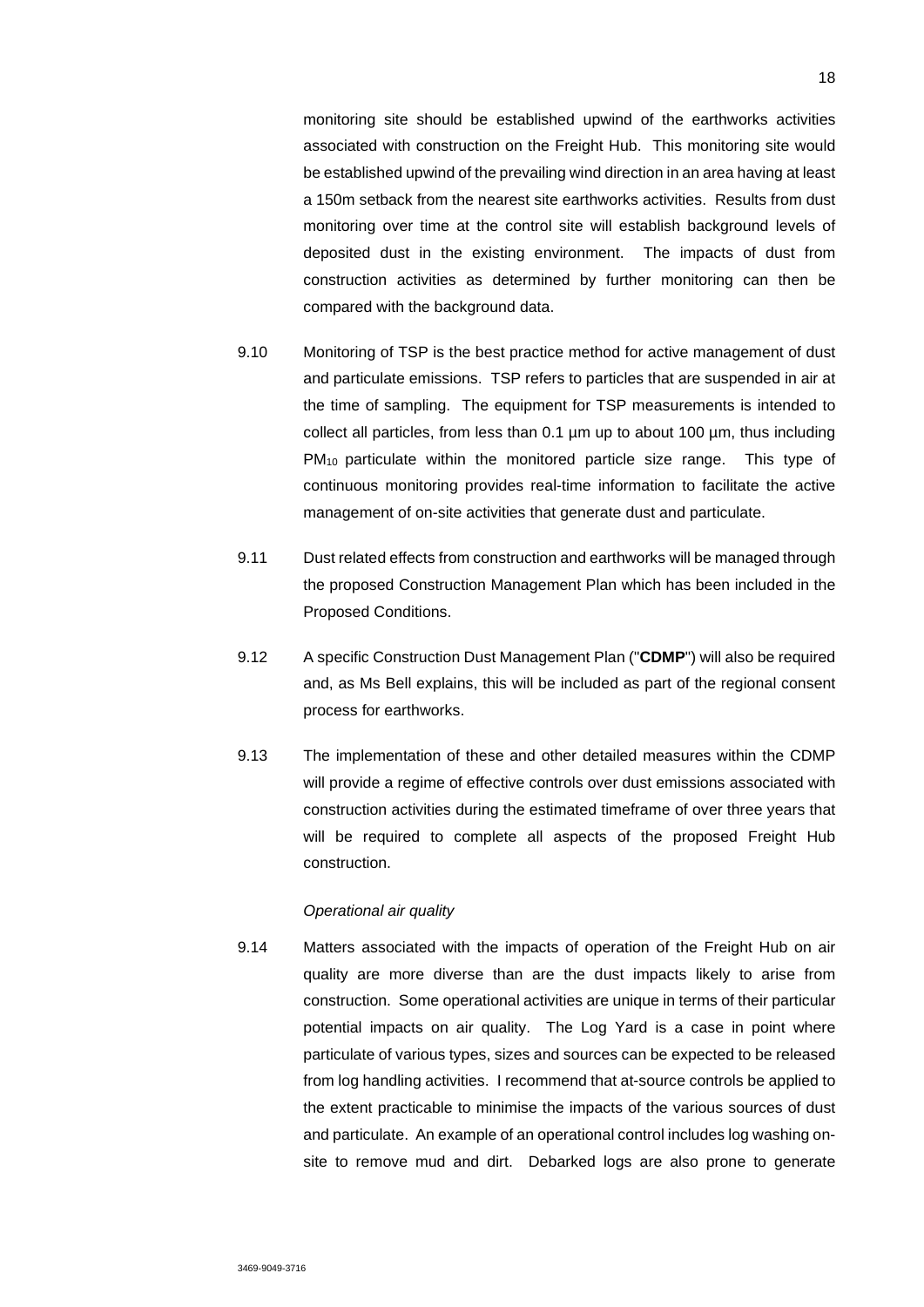particulate when handled and, therefore, minimising the extent of such log movements will be an important part of Log Yard activities management.

- 9.15 Similarly, for handling of other bulk granular materials, such as grains, and gravel, individual best operational practices will be developed and implemented, and specified in a standalone section of the operational air quality management plan. Dust emissions controls will be an important aspect of such handling protocols for material with elevated potentials to generate dust.
- 9.16 Besides the specific practices for operational controls on particular dust generating activities, I also recommend more general site management practices to mitigate dust be included within the operational dust management plan and implemented as and when necessary. This will include, but not be limited to, the beneficial impacts of boundary plantings (ie creation of turbulent air flows which lead to improved mixing and dilution and also knock-down of dust) and, if necessary, boundary water misting sprays can be installed to further mitigate particulate concentrations in the ambient air.
- 9.17 In order to address these wider air quality matters, I recommend that an Operational Air Quality Management Plan be prepared. However, I understand that air quality is a matter addressed by the regional council, and this is discussed in further detail in Ms Bell's evidence.

#### *Other measures to manage effects*

- 9.18 The identification of residences that rely on roof rainwater collection systems that might be affected by dust fall-out has been raised in submissions. KiwiRail is continuing to evaluate options to address contamination of rooftop rainwater collection for domestic supplies and a number of solutions are available.
- 9.19 The options available for mitigation of this rainwater collection system contamination risk include:
	- (a) connection of residences to the domestic water supply reticulation system;
	- (b) the installation of first-flush rainwater diversion systems at residences that rely on rainwater collection; or
	- (c) supply by bulk tanker of potable water to residents' tank storage systems.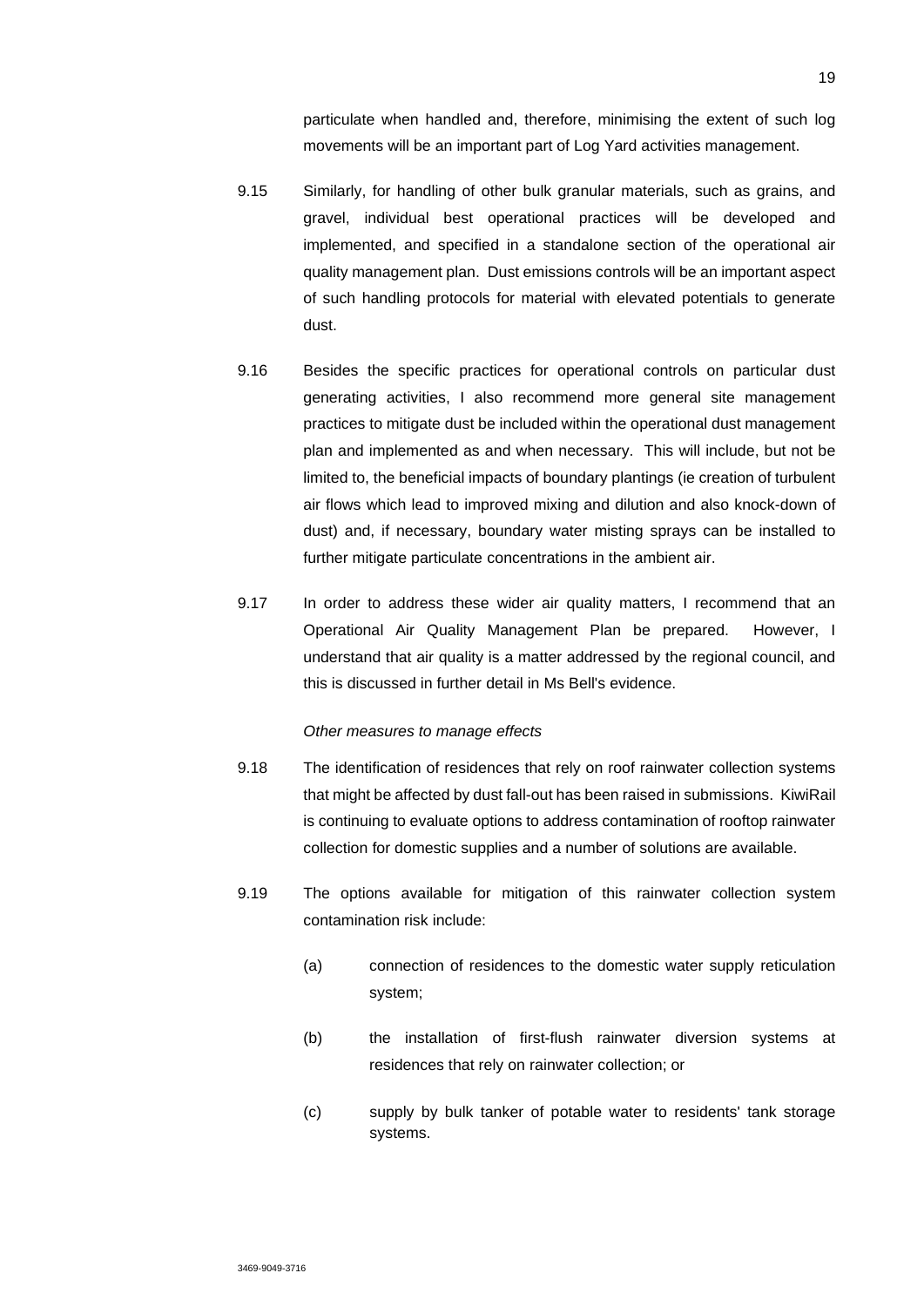- 9.20 A process for selecting an appropriate solution to this issue is outlined in the Proposed Conditions attached to the evidence of Ms Bell.
- 9.21 The establishment of a Community Liaison Forum and Complaints Register through the Proposed Conditions will also provide a mechanism to address any complaints regarding dust as and when they arise.
- 9.22 In my opinion, the combination of these various mitigation measures, will be effective in minimising the potential adverse impacts of discharges of contaminants to air to negligible levels.

#### **Managing hazardous substances effects**

- 9.23 The Freight Hub's design parameters will pay close attention to the physical aspects of correct and compliant storage of all fuels and chemicals. The design parameters should include:
	- (a) compliance with relevant standards for storage vessels construction and fittings;
	- (b) the optimum location of storage vessels within the site;
	- (c) suitable bunding and spill controls to contain any release of hazardous substances; and
	- (d) mitigation of any potential risk for stormwater to become contaminated.
- 9.24 However, as well as the design of the Site layout and the relevant engineering details, site management procedures are also critical to ensuring that contamination of the environment by the storage or use of hazardous substances is effectively controlled to reduce such impacts to negligible levels.

#### **10. RESPONSE TO SUBMISSIONS**

10.1 I have reviewed all submissions relevant to contaminated land and air quality matters. A number of submitters made brief reference to their concerns about dusts, fumes and land contamination likely to arise from Freight Hub operations but did not give specific details. While I acknowledge these submissions and have taken the issues raised into account in my responses below, these responses are primarily based on submissions that raise specific issues and I respond to these by way of themes of concern evident within the submissions, being: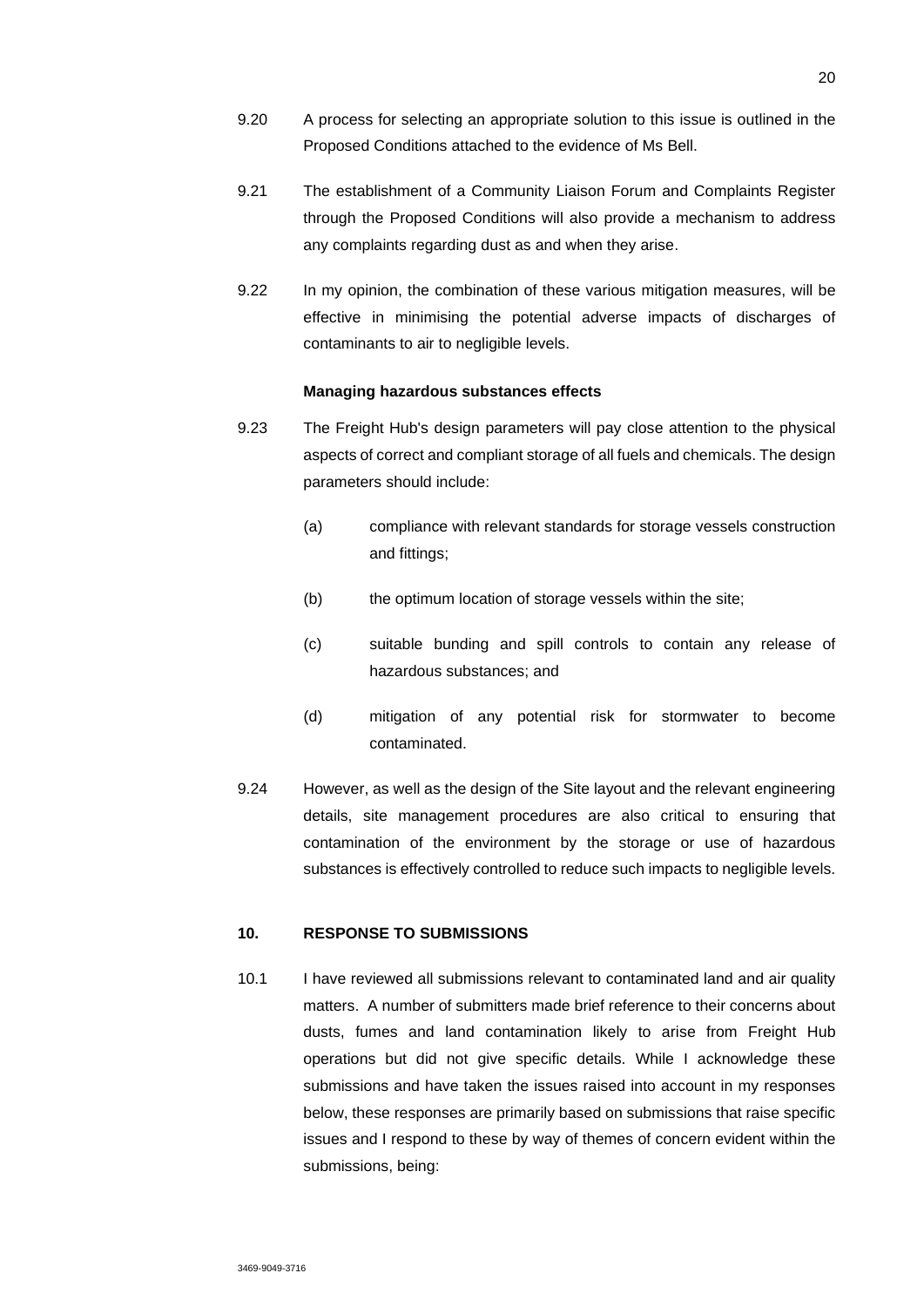- (a) discharges of dust and particulate to air;
- (b) contaminated land and further contamination from operational freight hub activities; and
- (c) storage and use of hazardous substances.

#### **Discharges of dust and particulate to air**

- 10.2 Various submissions note that "dust and fumes" are likely to be adverse environmental impacts of the Freight Hub. Some submitters seek physical dust controls and facility management measures and systems to mitigate adverse effects to negligible levels.
- 10.3 One submission also raises air pollution associated with operational activities at the Freight Hub and emphasises the potential adverse impacts on air quality of diesel locomotive exhaust emissions that have been cited in some international studies.
- 10.4 For the Freight Hub context, the most intensive train movement activities will be centrally located on the Site, with distances of at least 100m to the Freight Hub boundary. This, together with other mitigation measures such as boundary plantings to create turbulent air flows that encourage mixing and dilution of airborne particulates and regular maintenance to provide optimum engine running (ie minimised diesel exhaust emissions to air) will serve to reduce emissions to air from the operation of diesel locomotives to levels that present no more than minor off-site effects.
- 10.5 Some submitters identify the Log Yard as likely to be a particular source of dust and particulate emissions. As discussed above, I agree that Log Yard activities can potentially release particulate of many types, sizes and sources. Effective mitigation will require the application of specific at source controls and general good housekeeping to minimise the impacts of the various sources of dust and particulate.
- 10.6 The proposed central location of the Log Yard within the Freight Hub will assist in reducing the off-site impacts of dust and particulate emissions. Operational controls include log washing to remove mud and dirt and minimising the extent of such log movements on-site and there are other important mitigation measures. Controlling and mitigating emissions to air from activities at the Log Yard during operations will be the subject of the proposed Operational air quality Management Plan.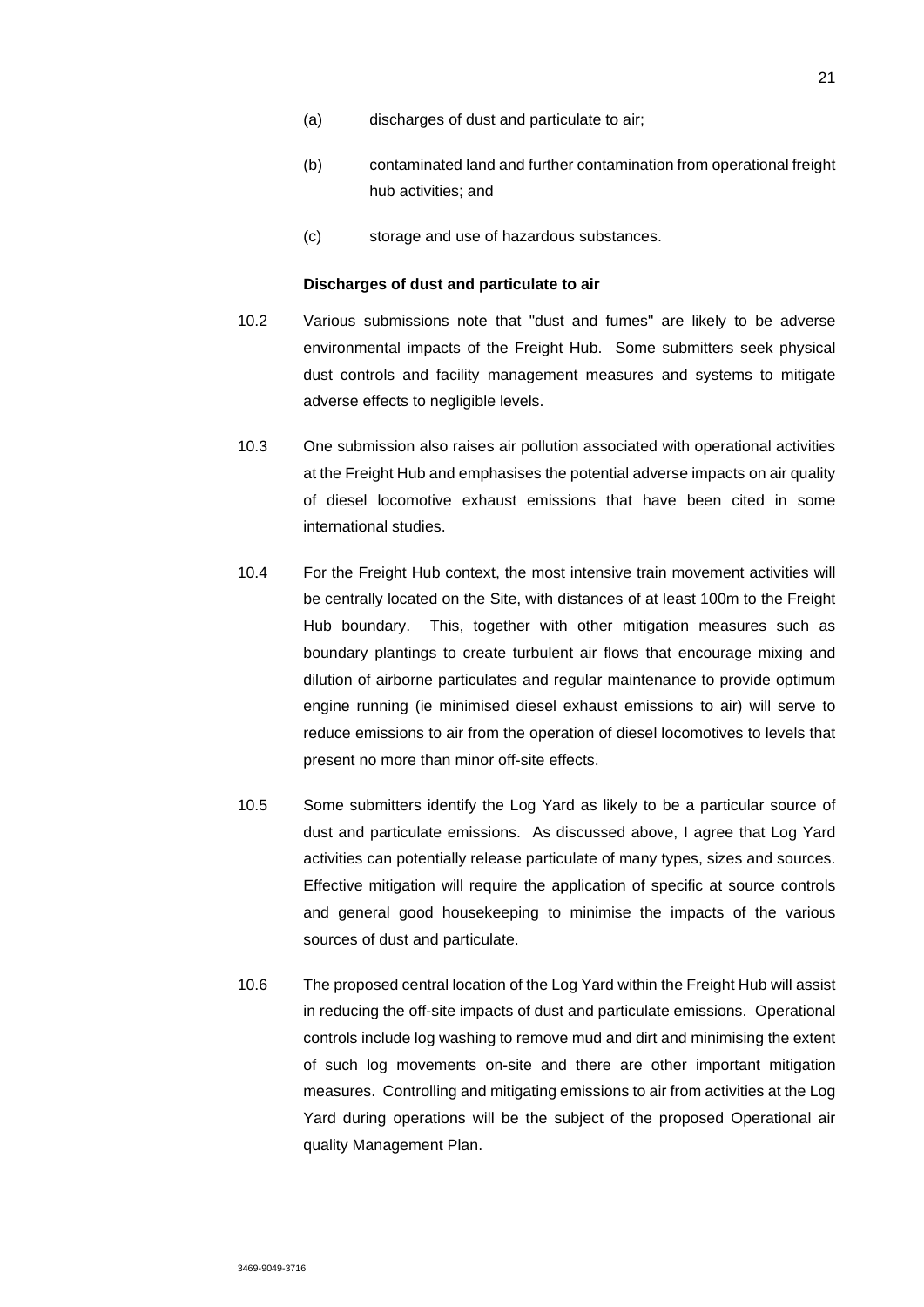- 10.7 As I have described earlier in my evidence, these issues are best dealt with by a comprehensive set of measures to manage emissions to air, specifically via a Construction Management Plan (and a specific CDMP at the regional consent stage) as well as an operational Dust Management Plan Operational Air Quality Management Plan, which I understand would be prepared as part of the regional consent process.
- 10.8 When these plans are diligently applied, the end result in each case will be the mitigation of emissions to air from all sources at the Freight Hub to extents that mean the environmental impacts are negligible.
- 10.9 A concern of some submitters is the possible effect of dust emissions on the rainwater roof collection systems that provide for their domestic water needs. As I have outlined at section 9 of my evidence, KiwiRail recognises this issue and there are a number of solutions that can be implemented which is provided for in the Proposed Conditions.

### **Contaminated land and further contamination from operational Freight Hub activities**

- 10.10 The submission of the Mid-Central DHB supports the proposal to prepare a DSI to investigate the nature and extent of possible historic ground contamination from (at least) sheep dips / spray races and farming activity burn pads that were identified in the PSI. As noted earlier in my evidence I believe that a DSI is necessary to identify and quantify these identified matters and any other issues of historic contamination that may become apparent. This process is provided for in the Proposed Conditions.
- 10.11 Several submitters noted the likelihood, in their opinion, that operations at the Site could result in ground contamination from oils, greases, chemicals and, particularly, fuels in storage and use. As I noted in my evidence, I believe that a combination of suitable facility design measures, including compliant storage for fuels and hazardous substances, regular maintenance of locomotives and rolling stock in a specific fully contained and imperviously lined site area (the maintenance workshop), and appropriate designs of on-site stormwater systems will combine to ensure that the potential for ground contamination during site operations is at no greater than a minor level.
- 10.12 One submitter raises a concern about possible groundwater contamination and the use of the existing bores in the immediate vicinity of the Site to monitor this. As discussed above, bores should be used for monitoring of potential contamination from operational activities at the Freight Hub. In addition, I recommend groundwater monitoring if the DSI to be undertaken prior to Site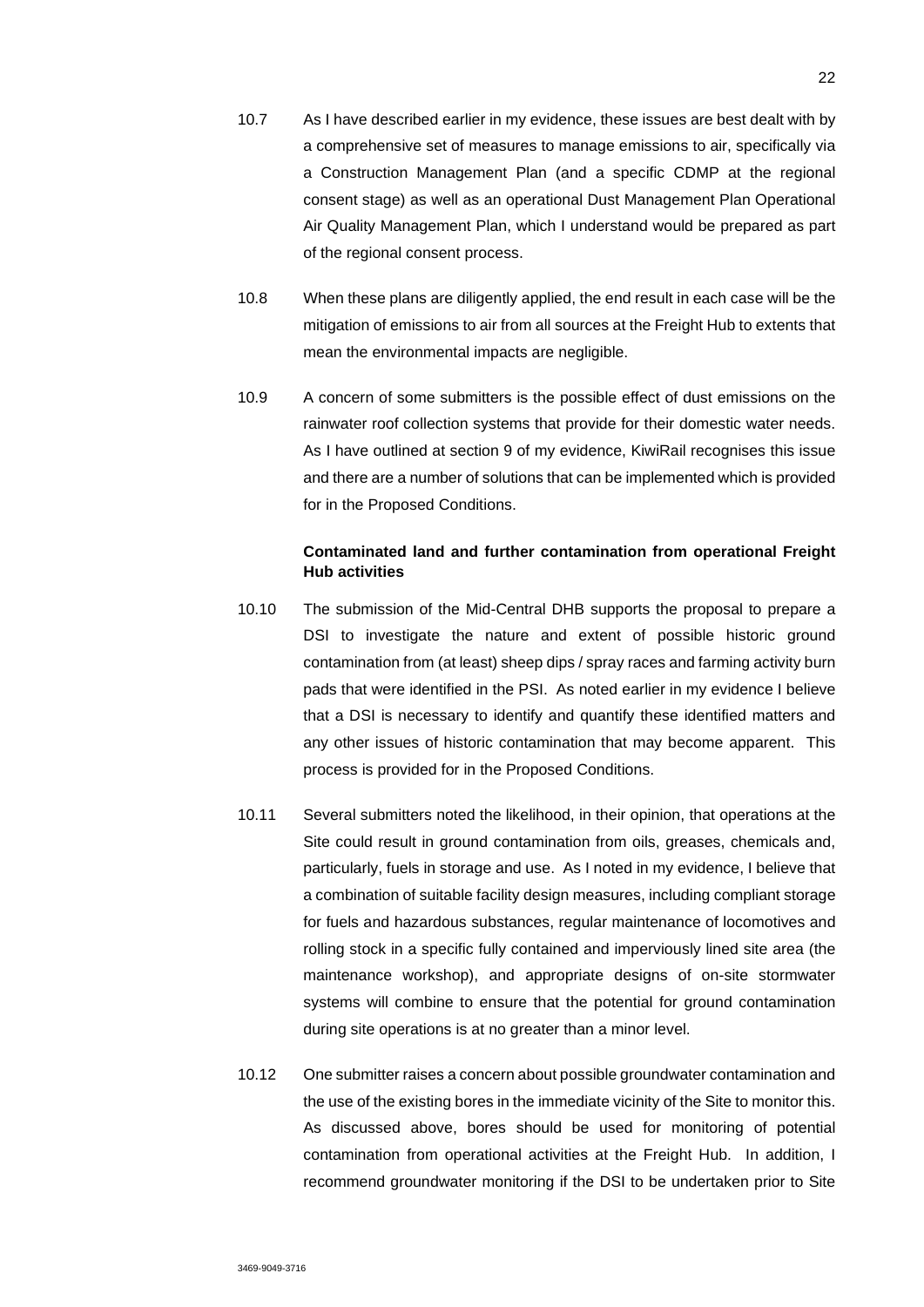earthworks activities reveals areas of historic contamination. This will be provided for within the detailed requirements of a Contaminated Site Management Plan for the Freight Hub. The process for preparing this is outlined in the Proposed Conditions.

#### **Storage and use of hazardous substances**

- 10.13 Some submitters, including Fire and Emergency New Zealand, have expressed concerns about the bulk storage and use of hazardous substances, especially fuels, at the Freight Hub.
- 10.14 I agree that safe and careful bulk storage of hazardous substances is critical. Before the commissioning of such storage facilities, compliance certification is required. An appropriate level of regulatory scrutiny will be imposed on the proposed facility prior to its operation and I therefore have full confidence that a compliant facility that performs to all specifications would be the result.
- 10.15 I would expect these kinds of details to inform standard safety in design processes and ensure that any particular bulk storage and use of hazardous substances are appropriately managed.

### **11. RESPONSE TO SECTION 42A REPORT**

- 11.1 I have reviewed the sections of the Section 42A Report relevant to my evidence, particularly the Air Quality Report prepared by Council's consultant, Deborah Ryan. I have also considered the relevant sections of the Planning Report prepared by Anita Copplestone and Phillip Percy but note that, with respect to air quality issues, that report reflects Ms Ryan's conclusions.
- 11.2 Ms Ryan's report recognises the generic nature of the air quality assessment. As I have noted earlier in my evidence there is limited detailed design information available at this early stage to conduct a quantitative assessment.
- 11.3 While this has been a qualitative exercise because of the detailed design information constraints, the conclusions I have reached are conservative but still supported by available information and in my view, appropriate for this stage of the process. I also consider the approach taken is reasonable, and common for a project of this type.
- 11.4 I agree with Ms Ryan that there could be adverse air quality effects to neighbours from Freight Hub activities, both during construction and when the Site is operational, if no or inadequate mitigation measures were implemented. However, adequate mitigation measures will be implemented and a